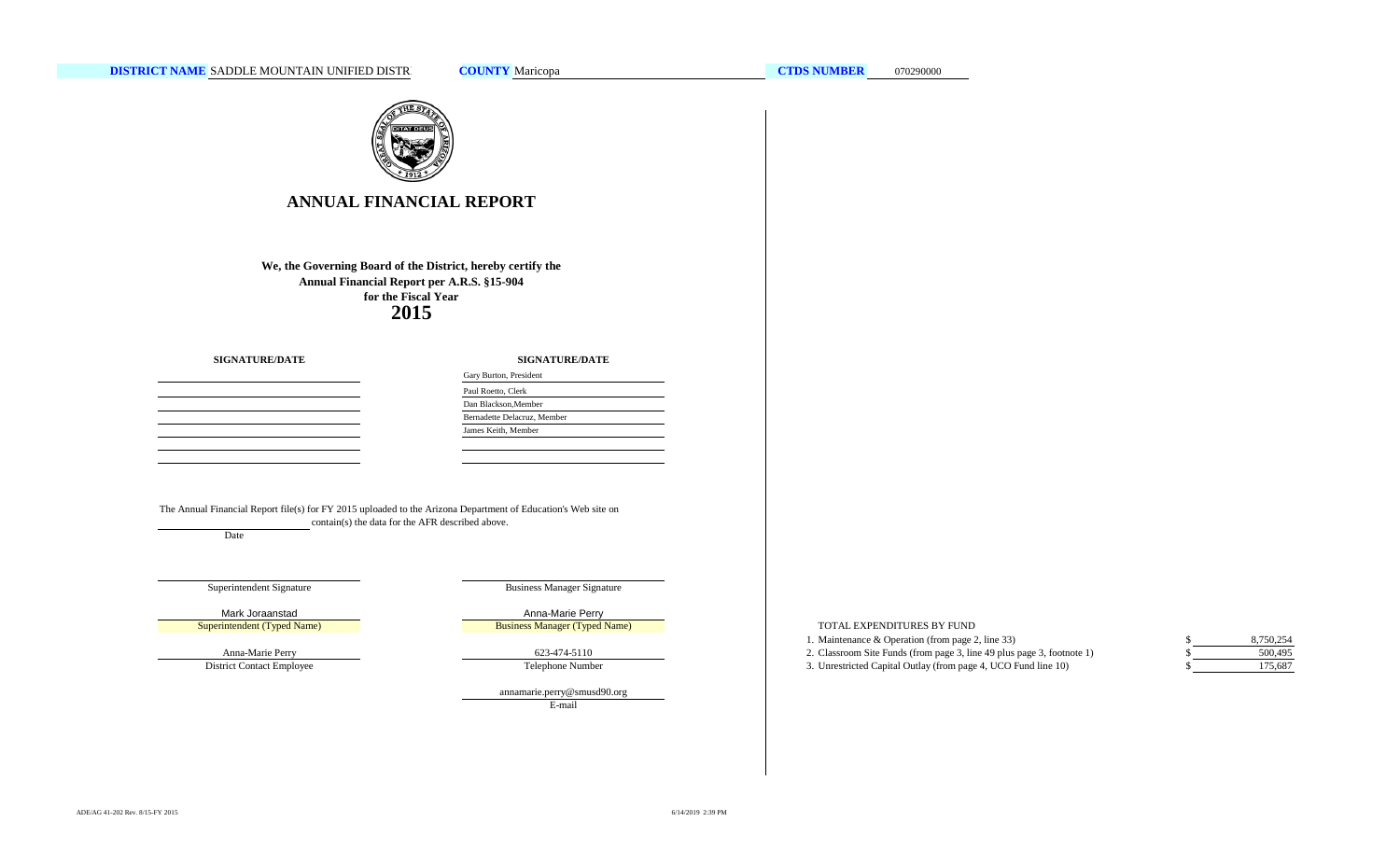| DISTRICT NAME SADDLE MOUNTAIN UNIFIED DISTRICT #90                                    |     |                      | <b>COUNTY</b> Maricopa |                      |                     |     | <b>CTDS NUMBER</b> 070290000                                                     |
|---------------------------------------------------------------------------------------|-----|----------------------|------------------------|----------------------|---------------------|-----|----------------------------------------------------------------------------------|
|                                                                                       |     | <b>MAINTENANCE</b>   | UNRESTRICTED           |                      |                     |     |                                                                                  |
|                                                                                       |     | <b>AND OPERATION</b> | <b>CAPITAL OUTLAY</b>  | <b>ADJACENT WAYS</b> | <b>DEBT SERVICE</b> |     |                                                                                  |
| <b>FUNDS AVAILABLE</b>                                                                |     | <b>FUND 001</b>      | <b>FUND 610</b>        | <b>FUND 620</b>      | <b>FUND 700</b>     |     |                                                                                  |
|                                                                                       |     | <b>ACTUAL</b>        | <b>ACTUAL</b>          | <b>ACTUAL</b>        | <b>ACTUAL</b>       |     |                                                                                  |
| Beginning Fund Balance (1)                                                            |     | (154, 031)           | 613,587                | $\mathbf{0}$         | 4,189,630           |     |                                                                                  |
| <b>REVENUE</b>                                                                        |     |                      |                        |                      |                     |     |                                                                                  |
| 1000 Local                                                                            |     |                      |                        |                      |                     |     |                                                                                  |
| 1110 Property Taxes                                                                   |     | 7,990,163            | (2,962)                | 1,525                | 2,788,445           | (1) | The Maintenance and Operation Fund beginning fund balance includes the revolving |
| 1140 Penalties and Interest on Taxes                                                  |     |                      |                        |                      |                     |     | account cash balance of<br>\$5,000 at 7/1/14.                                    |
| 1280 Revenue in Lieu of Taxes                                                         |     | 1,128,957            | $\overline{0}$         | $\overline{0}$       | 388,752             |     |                                                                                  |
| 1310 Tuition from Individuals                                                         |     | $^{(1)}$             |                        |                      |                     | (2) | The Government Property Lease Excise Tax revenue included on line 18 is          |
| 1320 Tuition from Other Arizona Districts                                             |     |                      |                        |                      |                     |     | \$                                                                               |
| 1330 Tuition from Out-of-State Districts                                              |     |                      |                        |                      |                     |     |                                                                                  |
| 1340 Tuition from Other Private Sources (Other than Individuals)                      |     | $\overline{0}$       |                        |                      |                     | (3) | The Maintenance and Operation Fund ending fund balance includes the revolving    |
| 1350 Tuition from Other Government Sources Within Arizona                             |     | $\Omega$             |                        |                      |                     |     | account cash balance of<br>\$5,000 at 6/30/15.                                   |
| 1360 Tuition from Other Government Sources Outside Arizona                            |     |                      |                        |                      |                     | 10. |                                                                                  |
| 1410 Transportation Fees from Individuals                                             |     |                      |                        |                      |                     | 11. |                                                                                  |
| 1420 Transportation Fees from Other Arizona Districts                                 | 12  |                      |                        |                      |                     | 12. |                                                                                  |
| 1430 Transportation Fees from Out-of-State Districts                                  | 13  |                      |                        |                      |                     | 13. |                                                                                  |
| 1440 Transportation Fees from Other Private Sources (Other than Individuals)          | 14  |                      |                        |                      |                     | 14. |                                                                                  |
| 1450 Transportation Fees from Other Government Sources Within Arizona                 | 15. |                      |                        |                      |                     | 15. |                                                                                  |
| 1460 Transportation Fees from Other Government Sources Outside Arizona                | 16  |                      |                        |                      |                     | 16. |                                                                                  |
| 1500 Investment Income                                                                | 17. | $\Omega$             | 2,118                  |                      | $(583, 233)$ 17.    |     |                                                                                  |
| Other (Specify) (2) Refund prior year expenditures                                    | 18. | 19,068               |                        |                      |                     | 18. |                                                                                  |
| Subtotal (lines 2-18)                                                                 | 19  | 9,138,188            | (844)                  | 1,526                | 2,593,964 19.       |     |                                                                                  |
| 2000 Intermediate                                                                     |     |                      |                        |                      |                     |     |                                                                                  |
| 2110 County School Fund                                                               | 20  | 358                  |                        |                      |                     |     |                                                                                  |
| 2120 County Equalization Assistance                                                   | 21. |                      |                        |                      |                     | 21. |                                                                                  |
| 2210 Special County School Reserve Fund                                               | 22  |                      |                        |                      |                     | 22. |                                                                                  |
| Other (Specify)                                                                       | 23. |                      |                        |                      |                     | 23. |                                                                                  |
| Subtotal (lines 20-23)                                                                | 24  | 358                  | $^{0}$                 |                      | $^{24}$             |     |                                                                                  |
| <b>3000 State</b>                                                                     |     |                      |                        |                      |                     |     |                                                                                  |
| 3110 State Equalization Assistance                                                    | 25  | $\overline{0}$       | $\mathbf{0}$           |                      |                     |     |                                                                                  |
| 3120 Additional State Aid                                                             | 26. | 83,603               | $\overline{0}$         |                      |                     | 26. |                                                                                  |
| Other (Specify)                                                                       | 27. |                      |                        |                      |                     | 27. |                                                                                  |
| Subtotal (lines 25-27)                                                                | 28. | 83,603               | $\Omega$               |                      |                     | 28. |                                                                                  |
| 4000 Federal                                                                          |     |                      |                        |                      |                     |     |                                                                                  |
| 4100 Unrestricted Revenue Received Directly from the Federal Government               | 29. |                      |                        |                      | 29                  |     |                                                                                  |
| 4200 Unrestricted Revenue Received from the Federal Government through the State      | 30. |                      |                        |                      |                     | 30. |                                                                                  |
| 4500 Restricted Revenue Received from the Federal Government through the State        | 31. |                      |                        |                      |                     | 31. |                                                                                  |
| 4700 Revenue Received from the Federal Government through Other Intermediate Agencies | 32  | $\Omega$             |                        |                      |                     | 32. |                                                                                  |
| 4800 Revenue in Lieu of Taxes                                                         | 33. |                      |                        |                      |                     | 33. |                                                                                  |
| 4900 Revenue for/on Behalf of the District                                            | 34  |                      |                        |                      |                     | 34. |                                                                                  |
| Other (Specify)                                                                       | 35. |                      |                        |                      |                     | 35. |                                                                                  |
| Subtotal (lines 29-35)                                                                | 36  | $\overline{0}$       |                        |                      | $0 - 36.$           |     |                                                                                  |
| Total Fund Revenue (lines 19, 24, 28, and 36)                                         | 37. | 9,222,149            | (844)                  | 1,526                | 2,593,964 37.       |     |                                                                                  |
| 5100 Issuance of Bonds                                                                | 38. |                      |                        |                      |                     | 38. |                                                                                  |
| 5200 Fund Transfers-In                                                                | 39. | $\overline{0}$       | $\overline{0}$         |                      |                     | 39. |                                                                                  |
| Other (Specify)                                                                       | 40. |                      |                        |                      |                     | 40. |                                                                                  |
| TOTAL FUNDS AVAILABLE (lines 1 and 37 - 40)                                           | 41  | 9,068,118            | 612,743                | 1,526                | 6,783,594 41.       |     |                                                                                  |
| <b>Total Expenditures</b>                                                             | 42  | 8,750,254            | 175,687                | $\Omega$             |                     | 42. |                                                                                  |
| 6900 Other Financing Uses and Other Items                                             | 43  | $\Omega$             | $\Omega$               |                      |                     | 43. |                                                                                  |
| TOTAL EXPENDITURES AND OTHER USES (lines 42 plus 43)                                  | 44  | 8,750,254            | 175,687                | $\overline{0}$       | 44                  |     |                                                                                  |
| <b>ENDING FUND BALANCE (line 41 minus line 44) (3)</b>                                | 45  | 317,864              | 437,056                | 1,526                | 6,783,594 45.       |     |                                                                                  |
|                                                                                       |     |                      |                        |                      |                     |     |                                                                                  |

.

#### **CTDS NUMBER** 070290000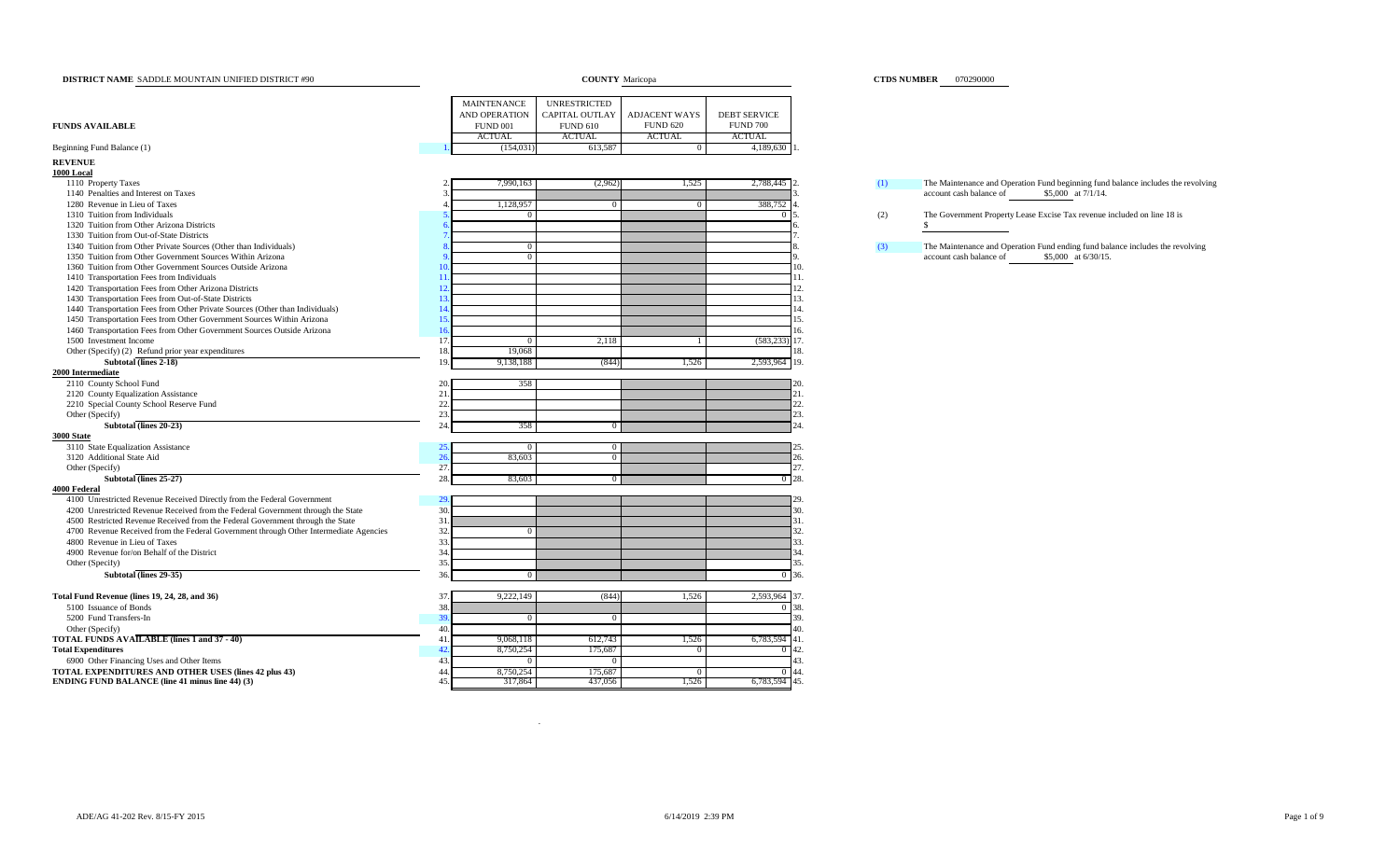**DISTRICT NAME** SADDLE MOUNTAIN UNIFIED DISTRICT #90 **070290000 COUNTY** Maricopa **070290000 CTDS NUMBER** 070290000

**COUNTY** Maricopa

**MAINTENANCE AND OPERATION FUND (001)—EXPENDITURES**

|                                                                 |     |                         | Employee                | <b>Purchased Services</b> |                  |               |               | Totals         | % Increase/       |                       |
|-----------------------------------------------------------------|-----|-------------------------|-------------------------|---------------------------|------------------|---------------|---------------|----------------|-------------------|-----------------------|
| Expenditures                                                    |     | <b>Salaries</b><br>6100 | <b>Benefits</b><br>6200 | 6300, 6400,<br>6500       | Supplies<br>6600 | Other<br>6800 | <b>Budget</b> | Actual         | Prior Year Actual | Decrease in<br>Actual |
| <b>100 Regular Education</b>                                    |     |                         |                         |                           |                  |               |               |                |                   |                       |
| 1000 Instruction                                                |     | 2,168,769               | 745,864                 | 113,973                   | 36,458           | 17,925        | 3,369,057     | 3,082,989      | 2,914,301         | 5.8%                  |
| 2000 Support Services                                           |     |                         |                         |                           |                  |               |               |                |                   |                       |
| 2100 Students                                                   |     | 115,245                 | 46,745                  | 6,720                     | 962              | 325           | 195,900       | 169,997        | 171,205           | $-0.7%$ 2             |
| 2200 Instructional Staff                                        |     | 48,836                  | 11,655                  | 8,620                     | 1,372            | 620           | 155,930       | 71,103         | 110,015           | $-35.4%$              |
| 2300 General Administration                                     |     | 159,931                 | 41,604                  | 31,125                    | 39               | 16,616        | 254,107       | 249,315        | 281,030           | $-11.3%$              |
| 2400 School Administration                                      |     | 406,084                 | 113,698                 |                           | 1,118            | 2,135         | 527,277       | 523,035        | 509,207           | 2.7%                  |
| 2500 Central Services                                           |     | 165,394                 | 59,210                  | 174,248                   | 21,773           | 9,043         | 394,394       | 429,668        | 440,754           | $-2.5%$               |
| 2600 Operation & Maintenance of Plant                           |     | 309,258                 | 148,029                 | 390,639                   | 780,430          | 10,467        | 1,800,898     | 1,638,823      | 1,806,692         | $-9.3%$               |
| 2900 Other                                                      |     |                         |                         |                           |                  |               | $\Omega$      | $\Omega$       | $\Omega$          | 0.0%                  |
| 3000 Operation of Noninstructional Services                     |     | $\Omega$                | $\Omega$                | $\Omega$                  | $\Omega$         | 1,290         | 7,300         | 1,290          | 2,470             | $-47.8\%$ 9           |
| 610 School-Sponsored Cocurricular Activities                    | 10. | 8,294                   | 2,228                   |                           |                  |               | 4,500         | 10,522         | 9,010             | 16.8%                 |
| 620 School-Sponsored Athletics                                  | 11  | 71,820                  | 18,598                  | 14,751                    | 133              | 6,898         | 130,650       | 112,200        | 126,693           | $-11.4%$              |
| 630 Other Instructional Programs                                | 12. |                         |                         |                           |                  |               |               | $\Omega$       | $\overline{0}$    | 0.0%                  |
| 700, 800, 900 Other Programs                                    | 13. |                         |                         |                           |                  |               |               | $\Omega$       | $\Omega$          | $0.0\%$               |
| Regular Education Subsection Subtotal (lines 1-13)              | 14. | 3,453,631               | 1,187,631               | 740,076                   | 842,285          | 65,319        | 6,840,013     | 6,288,942      | 6,371,377         | $-1.3\%$ 14           |
| <b>200 Special Education</b>                                    |     |                         |                         |                           |                  |               |               |                |                   |                       |
| 1000 Instruction                                                | 15. | 629.333                 | 252,244                 | 337,183                   |                  | $\Omega$      | 1,126,072     | 1,218,760      | 1,090,694         | 11.7% 15.             |
| 2000 Support Services                                           |     |                         |                         |                           |                  |               |               |                |                   |                       |
| 2100 Students                                                   | 16. | 185,973                 | 49,755                  | 108,335                   | 325              | 499           | 350,800       | 344,887        | 345,103           | $-0.1\%$ 16.          |
| 2200 Instructional Staff                                        | 17. | 91,080                  | 26,097                  | 2,154                     | $\Omega$         | 135           | 119,047       | 119,466        | 111,369           | 7.3% 17               |
| 2300 General Administration                                     | 18. | $\Omega$                | $\Omega$                | $\Omega$                  |                  |               | $\Omega$      | $\Omega$       | $\Omega$          | $0.0\%$ 1             |
| 2400 School Administration                                      | 19  |                         |                         |                           |                  |               | $\Omega$      | $\Omega$       | $\Omega$          | 0.0% 19               |
| 2500 Central Services                                           | 20. |                         |                         | $\Omega$                  |                  |               | $\Omega$      | $\overline{0}$ | $\overline{0}$    | $0.0\%$ 20.           |
| 2600 Operation & Maintenance of Plant                           | 21  | $\Omega$                | $\Omega$                |                           |                  |               | $\Omega$      | $\Omega$       | $\Omega$          | $0.0\%$ 2             |
| 2900 Other                                                      | 22  |                         |                         |                           |                  |               | $\Omega$      | $\overline{0}$ | $\overline{0}$    | 0.0%                  |
| 3000 Operation of Noninstructional Services                     | 23. |                         |                         |                           |                  |               | $\Omega$      | $\overline{0}$ | $\Omega$          | $0.0\%$ <sub>2</sub>  |
| Subtotal (lines 15-23)                                          | 24. | 906,386                 | 328,096                 | 447,672                   | 325              | 634           | 1,595,919     | 1,683,113      | 1,547,166         | 8.8% 2                |
| <b>400 Pupil Transportation</b>                                 | 25. | 371,920                 | 188,526                 | 5,551                     | 158,142          | ſ             | 825,253       | 724,139        | 698,118           | 3.7% 25               |
| 510 Desegregation                                               |     |                         |                         |                           |                  |               |               |                |                   |                       |
| (from Districtwide Desegregation Expenditures, page 2, line 44) | 26. | $\Omega$                | $\Omega$                | $\Omega$                  |                  | $\Omega$      | $\Omega$      | $\Omega$       | $\Omega$          | 0.0% 26.              |
| 520 Special K-3 Program Override                                |     |                         |                         |                           |                  |               |               |                |                   |                       |
| (from Supplement, page 1, line 10)                              | 27. | $\Omega$                | $\Omega$                | $\Omega$                  | $\Omega$         | $\Omega$      | $\Omega$      | $\Omega$       | $\Omega$          | 0.0% 27               |
| <b>530 Dropout Prevention Programs</b>                          |     |                         |                         |                           |                  |               |               |                |                   |                       |
| 1000 Instruction                                                | 28. |                         |                         |                           |                  |               |               |                |                   | 0.0% 28               |
| 2000-3000 Support Serv. & Oper. of Noninstructional Serv.       | 29. |                         |                         |                           |                  |               |               | $\overline{0}$ | $\Omega$          | $0.0\%$ 29.           |
| Subtotal (lines 28 and 29)                                      | 30. |                         | $\Omega$                | $\overline{0}$            |                  | $\Omega$      | $\Omega$      | $\Omega$       | $\Omega$          | 0.0% 30               |
| 540 Joint Career and Technical Education and Vocational         |     |                         |                         |                           |                  |               |               |                |                   |                       |
| <b>Education Center</b> (from Supplement, page 1, line 20)      | 31. |                         |                         | $\Omega$                  |                  |               |               | $\Omega$       | $\Omega$          | 0.0% 31               |
| 550 K-3 Reading Program                                         | 32. | 43,248                  | 10,812                  |                           |                  |               | 54,060        | 54,060         | 49,199            | 9.9% 32               |
| Total Expenditures (lines 14, 24-27, 30-32)                     | 33. | 4,775,185               | 1,715,065               | 1,193,299                 | 1,000,752        | 65.953        | 9,315,245     | 8,750,254      | 8,665,860         | 1.0% 33               |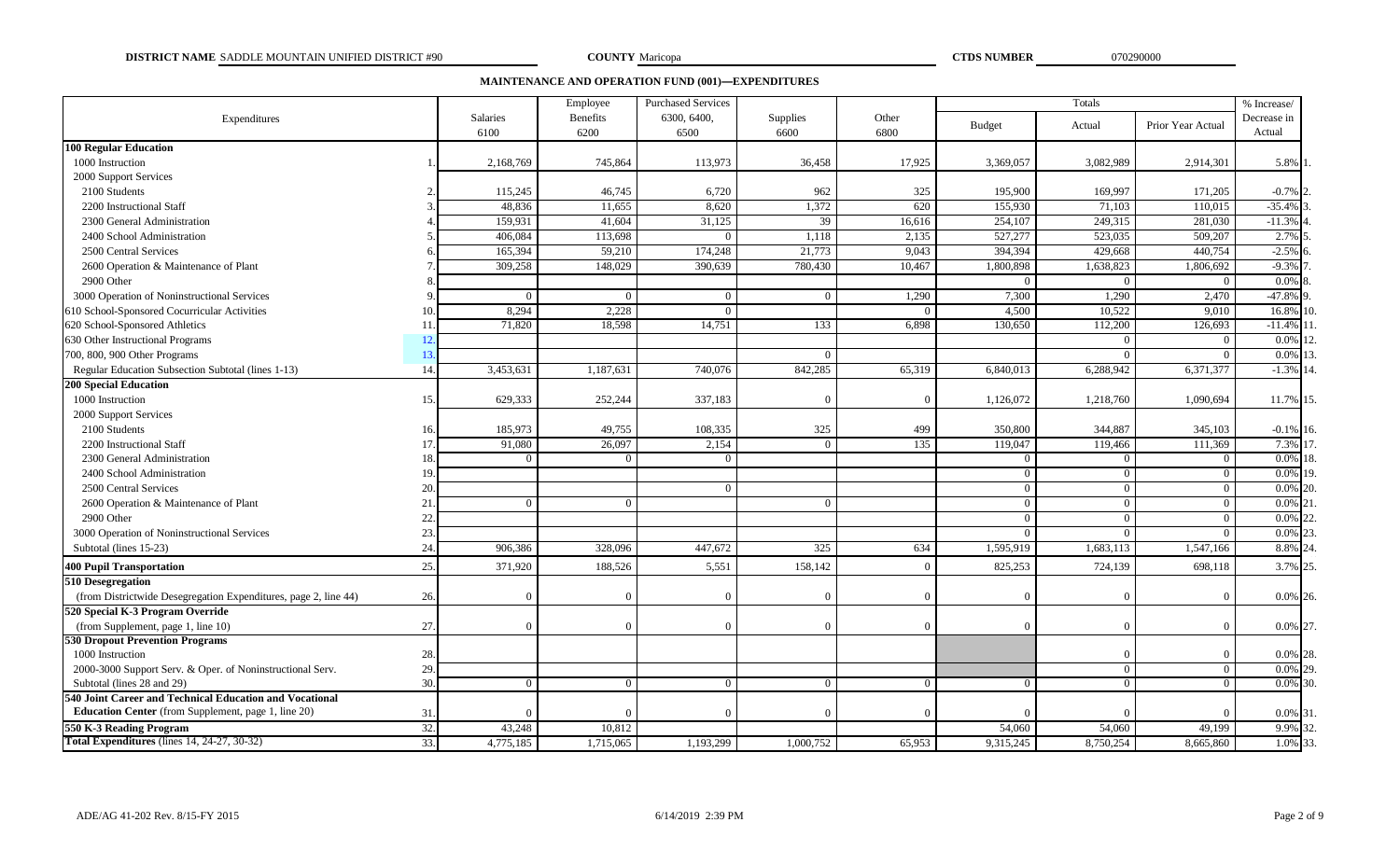#### **DISTRICT NAME SADDLE MOUNTAIN UNIFIED DISTRICT #90** Maricopa **DISTRICT ACCOUNTY Maricopa DISTRICT ACCOUNTY Maricopa 070290000 CTDS NUMBER** 070290000

**CLASSROOM SITE FUNDS (011, 012, AND 013)—REVENUES, EXPENDITURES, AND FUND BALANCES**

|                                                                                    |            |                |                |                  |                          | <b>Purchased Services</b> |          | Interest on     |                   | <b>Total Expenditures</b> |                           | % Increase/   | Ending      |                                                                                                       |
|------------------------------------------------------------------------------------|------------|----------------|----------------|------------------|--------------------------|---------------------------|----------|-----------------|-------------------|---------------------------|---------------------------|---------------|-------------|-------------------------------------------------------------------------------------------------------|
| Revenues and Expenditure Function Codes                                            |            | Fund           | Actual         | Salaries         | <b>Employee Benefits</b> | 6300, 6400,               | Supplies | Short-Term Debt | Budget            | Actual                    | Prior Year Actual         | Decrease in   | Fund        |                                                                                                       |
|                                                                                    |            | <b>Balance</b> | Revenues       | 6100             | 6200                     | 6500(1)                   | 6600     | 6850 (2)        |                   |                           |                           | Actual        | Balance     |                                                                                                       |
| <b>Classroom Site Fund 011 - Base Salary</b>                                       |            |                |                |                  |                          |                           |          |                 |                   |                           |                           |               |             |                                                                                                       |
| Revenues                                                                           |            |                |                |                  |                          |                           |          |                 |                   |                           |                           |               |             |                                                                                                       |
| CSF Allocation (20%)<br>Interest Income                                            |            |                | 100,000<br>212 |                  |                          |                           |          |                 |                   |                           |                           |               |             | (1) For FY 2015, the district received Classroom Site Fund revenue of<br>and expended<br>in Fund 010, |
| Total Revenues (lines 1 and 2)                                                     |            |                | 100,212        |                  |                          |                           |          |                 |                   |                           |                           |               |             | object code 6590 for Classroom Site Fund pass-through payments to                                     |
| Expenditures                                                                       |            |                |                |                  |                          |                           |          |                 |                   |                           |                           |               |             | district-sponsored charter schools. This amount is not included in the                                |
| 100 Regular Education                                                              |            |                |                |                  |                          |                           |          |                 |                   |                           |                           |               |             | amounts reported for Fund 013.                                                                        |
| 1000 Instruction                                                                   |            |                |                | 49,177           | 16,794                   |                           |          |                 | 169,707           | 65,971                    | 55,732                    | 18.4%         |             |                                                                                                       |
| 2100 Support Services - Students                                                   |            |                |                | 1,346            | 416                      |                           |          |                 | 3,750             | 1,762                     | $\overline{0}$            |               |             | (2) Include amounts expended for registered warrant expense in Funds 011                              |
| 2200 Support Services - Instructional Staff                                        |            |                |                |                  |                          |                           |          |                 | 3.750             |                           | $\Omega$                  | 0.0%          |             | 012, and 013 on lines 16, 32, and 48, respectively.                                                   |
| Program 100 Subtotal (lines 4-6)                                                   |            |                |                | 50,523           | 17,210                   |                           |          |                 | 177,207           | 67,733                    | 55,732                    | 21.5%         |             |                                                                                                       |
| 200 Special Education                                                              |            |                |                |                  |                          |                           |          |                 |                   |                           |                           |               |             |                                                                                                       |
| 1000 Instruction                                                                   |            |                |                | 10,400           | 3,462                    |                           |          |                 | 13,750            | 13,862                    | 9,868                     | 40.5%<br>0.0% |             |                                                                                                       |
| 2100 Support Services - Students                                                   |            |                |                | 1,159            | $^{\circ}$<br>365        |                           |          |                 |                   | $^{\circ}$<br>1,524       | $\Omega$                  |               |             |                                                                                                       |
| 2200 Support Services - Instructional Staff<br>Program 200 Subtotal (lines 8-10)   | 11         |                |                | 11,559           | 3,827                    |                           |          |                 | 13,750            | 15,386                    | $\overline{0}$<br>9,868   | 55.9%         |             |                                                                                                       |
| Other Programs (Specify) 550                                                       |            |                |                |                  |                          |                           |          |                 |                   |                           |                           |               |             |                                                                                                       |
| 1000 Instruction                                                                   | 12         |                |                | 700              | 144                      |                           |          |                 |                   | 844                       | $\Omega$                  |               |             |                                                                                                       |
| 2100 Support Services - Students                                                   | 13         |                |                |                  |                          |                           |          |                 | - 0               | $\Omega$                  | $\overline{0}$            | 0.0%          |             |                                                                                                       |
| 2200 Support Services - Instructional Staff                                        |            |                |                |                  |                          |                           |          |                 |                   | $^{\circ}$                | $\overline{0}$            | 0.0%          |             |                                                                                                       |
| Other Programs Subtotal (lines 12-14)                                              | 15.        |                |                | 700              | 144                      |                           |          |                 |                   | 844                       | $\overline{0}$            |               |             |                                                                                                       |
| Total Classroom Site Fund 011 - Base Salary                                        | 16.        | 42,436         | 100,212        | 62,782           | 21,181                   |                           |          |                 | 190,957           | 83,963                    | 65,600                    | 28.0%         | 58,685      |                                                                                                       |
| Classroom Site Fund 012 - Performance Pay                                          |            |                |                |                  |                          |                           |          |                 |                   |                           |                           |               |             |                                                                                                       |
| Revenues                                                                           |            |                |                |                  |                          |                           |          |                 |                   |                           |                           |               |             |                                                                                                       |
| CSF Allocation (40%)                                                               |            |                | 205,335        |                  |                          |                           |          |                 |                   |                           |                           |               |             |                                                                                                       |
| Interest Income                                                                    |            |                | 143            |                  |                          |                           |          |                 |                   |                           |                           |               |             |                                                                                                       |
| Total Revenues (lines 17 and 18)                                                   | 19         |                | 205,478        |                  |                          |                           |          |                 |                   |                           |                           |               |             |                                                                                                       |
| Expenditures<br>100 Regular Education                                              |            |                |                |                  |                          |                           |          |                 |                   |                           |                           |               |             |                                                                                                       |
| 1000 Instruction                                                                   |            |                |                | 119,513          | 29,749                   |                           |          |                 | 286,831           | 149,262                   | 177,855                   | $-16.1%$      |             |                                                                                                       |
| 2100 Support Services - Students                                                   | 2.1        |                |                | 2.150            | 505                      |                           |          |                 | 7.500             | 2.655                     | 3.048                     | $-12.9%$      |             |                                                                                                       |
| 2200 Support Services - Instructional Staff                                        | 22         |                |                | 600              | 118                      |                           |          |                 | 7.500             | 718                       | 7,626                     | $-90.6%$      |             |                                                                                                       |
| Program 100 Subtotal (lines 20-22)                                                 | 23         |                |                | 122,263          | 30,372                   |                           |          |                 | 301,831           | 152,635                   | 188,529                   | $-19.0%$      |             |                                                                                                       |
| 200 Special Education                                                              |            |                |                |                  |                          |                           |          |                 |                   |                           |                           |               |             |                                                                                                       |
| 1000 Instruction                                                                   |            |                |                | 26,200           | 6,328                    |                           |          |                 | 27,500            | 32,528                    | 33,576                    | $-3.1%$       |             |                                                                                                       |
| 2100 Support Services - Students                                                   |            |                |                |                  |                          |                           |          |                 |                   |                           | $\Omega$                  | 0.0%          |             |                                                                                                       |
| 2200 Support Services - Instructional Staff                                        | 26.        |                |                | 2,150            | 513                      |                           |          |                 |                   | 2,663                     | 3,054                     | $-12.8%$      |             |                                                                                                       |
| Program 200 Subtotal (lines 24-26)                                                 | 27         |                |                | 28,350           | 6.841                    |                           |          |                 | 27,500            | 35,191                    | 36,630                    | $-3.9%$       |             |                                                                                                       |
| Other Programs (Specify) ______550                                                 |            |                |                |                  |                          |                           |          |                 |                   |                           |                           |               |             |                                                                                                       |
| 1000 Instruction                                                                   | 28         |                |                | 3,225            | 736                      |                           |          |                 |                   | 3,961                     | $\overline{0}$            | 0.0%          |             |                                                                                                       |
| 2100 Support Services - Students<br>2200 Support Services - Instructional Staff    |            |                |                |                  |                          |                           |          |                 |                   | $^{\circ}$<br>$\Omega$    | $\sqrt{0}$                | 0.0%          |             |                                                                                                       |
| Other Programs Subtotal (lines 28-30)                                              |            |                |                | 3,225            | 736                      |                           |          |                 |                   | 3,961                     | $\overline{0}$            |               |             |                                                                                                       |
| <b>Cotal Classroom Site Fund 012 - Performance Pay</b>                             | 32.        | 23,208         | 205,478        | 153,838          | 37,949                   |                           |          |                 | 329,331           | 191,787                   | 225,159                   | $-14.8%$      | 36,899 32.  |                                                                                                       |
| <b>Classroom Site Fund 013 - Other</b>                                             |            |                |                |                  |                          |                           |          |                 |                   |                           |                           |               |             |                                                                                                       |
| Revenues                                                                           |            |                |                |                  |                          |                           |          |                 |                   |                           |                           |               |             |                                                                                                       |
| CSF Allocation (40%)                                                               |            |                | 205,335        |                  |                          |                           |          |                 |                   |                           |                           |               |             |                                                                                                       |
| Interest Income                                                                    |            |                | 593            |                  |                          |                           |          |                 |                   |                           |                           |               |             |                                                                                                       |
| Total Revenues (lines 33 and 34)                                                   | 35         |                | 205,928        |                  |                          |                           |          |                 |                   |                           |                           |               |             |                                                                                                       |
| Expenditures                                                                       |            |                |                |                  |                          |                           |          |                 |                   |                           |                           |               |             |                                                                                                       |
| 100 Regular Education                                                              |            |                |                |                  |                          |                           |          |                 |                   |                           |                           |               |             |                                                                                                       |
| 1000 Instruction                                                                   | 37         |                |                | 134,154<br>2,843 | 41,620<br>814            |                           |          |                 | 354,864<br>15,000 | 175,774<br>3,657          | 117,631<br>$\overline{0}$ | 49.4%         |             |                                                                                                       |
| 2100 Support Services - Students<br>2200 Support Services - Instructional Staff    |            |                |                | 2,150            | 438                      |                           |          |                 | 15,000            | 2,588                     | $\overline{0}$            |               |             |                                                                                                       |
| Program 100 Subtotal (lines 36-38)                                                 |            |                |                | 139,147          | 42,872                   |                           |          |                 | 384,864           | 182,019                   | 117,631                   | 54.7%         |             |                                                                                                       |
| 200 Special Education                                                              |            |                |                |                  |                          |                           |          |                 |                   |                           |                           |               |             |                                                                                                       |
| 1000 Instruction                                                                   |            |                |                | 28,449           | 8,451                    |                           |          |                 | 27,500            | 36,900                    | 20,780                    | 77.6%         |             | 10                                                                                                    |
| 2100 Support Services - Students                                                   |            |                |                |                  |                          |                           |          |                 |                   | $^{\circ}$                | $\overline{0}$            | 0.0%          |             |                                                                                                       |
| 2200 Support Services - Instructional Staff                                        | 42         |                |                | 2,317            | 729                      |                           |          |                 | 3,125             | 3,046                     | $\theta$                  |               |             |                                                                                                       |
| Program 200 Subtotal (lines 40-42)                                                 | 43         |                |                | 30,766           | 9,180                    |                           |          |                 | 30,625            | 39,946                    | 20,780                    | 92.2%         |             |                                                                                                       |
| 530 Dropout Prevention Programs                                                    |            |                |                |                  |                          |                           |          |                 |                   |                           |                           |               |             |                                                                                                       |
| 1000 Instruction                                                                   | 44         |                |                |                  |                          |                           |          |                 |                   |                           |                           | 0.0%          |             |                                                                                                       |
| 550<br>Other Programs (Specify) ____                                               |            |                |                |                  |                          |                           |          |                 |                   |                           |                           |               |             |                                                                                                       |
| 1000 Instruction                                                                   |            |                |                | 2,301            | 479                      |                           |          |                 |                   | 2,780                     |                           |               |             |                                                                                                       |
| 2100, 2200 Support Serv. Students & Instructional Staff                            | 46<br>47.  |                |                |                  |                          |                           |          |                 |                   |                           | $\overline{0}$            | 0.0%          |             |                                                                                                       |
| Other Programs Subtotal (lines 45 and 46)<br>Total Classroom Site Fund 013 - Other |            | 118,964        | 205,928        | 2,301<br>172,214 | 479<br>52,531            |                           |          |                 | 415,489           | 2,780<br>224,745          | $\Omega$<br>138,411       | 62.4%         | 100,147 48. |                                                                                                       |
| Total Classroom Site Funds (lines 16, 32, and 48)                                  | 48.<br>49. | 184,608        | 511,618        | 388,834          | 111,661                  |                           |          |                 | 935,777           | 500.495                   | 429,170                   | 16.6%         | 195,731 49. |                                                                                                       |
|                                                                                    |            |                |                |                  |                          |                           |          |                 |                   |                           |                           |               |             |                                                                                                       |

# (1) For FY 2015, the district received Classroom Site Fund revenue of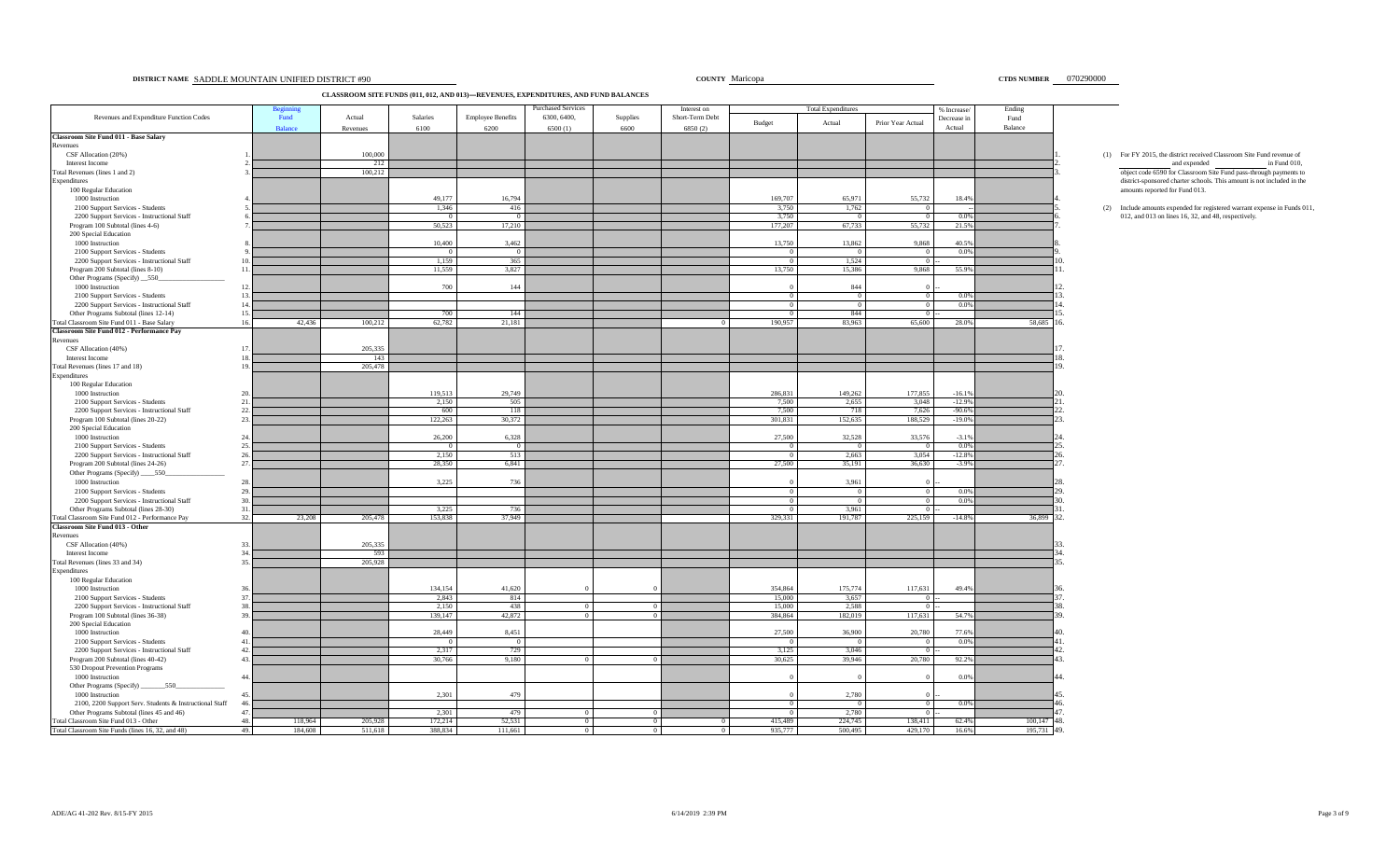#### **DISTRICT NAME** SADDLE MOUNTAIN UNIFIED DISTRICT #90 **COUNTY** Maricopa **COUNTY** Maricopa **COUNTY** Maricopa **COUNTY** Maricopa

**COUNTY** Maricopa **070290000 CTDS NUMBER** 070290000

#### **UNRESTRICTED CAPITAL OUTLAY (610) FUND—EXPENDITURES**

|                                                    |         | Library Books,            |          |               |                  |                     |         | Totals  |                   | Yo.          |
|----------------------------------------------------|---------|---------------------------|----------|---------------|------------------|---------------------|---------|---------|-------------------|--------------|
|                                                    |         | Textbooks, &              |          | Redemption of |                  | All Other           |         |         |                   | Increase/    |
| Expenditures                                       | Rentals | <b>Instructional Aids</b> | Property | Principal     | Interest         | <b>Object Codes</b> | Budget  | Actual  | Prior Year Actual | Decrease     |
|                                                    | 6440    | 6641-6643                 | 6700     | 6831, 6832    | 6841, 6842, 6850 | (excluding 6900)    |         |         |                   | in Actual    |
| <b>Unrestricted Capital Outlay Override (1)</b>    |         |                           |          |               |                  |                     |         |         |                   | $0.0\%$ 1.   |
| <b>Unrestricted Capital Outlay Fund 610 (2)</b>    |         |                           |          |               |                  |                     |         |         |                   |              |
| 1000 Instruction                                   |         | 45,856                    | 30,480   |               |                  | 1,694               | 110,948 | 78,030  | 83,602            | $-6.7\%$ 2.  |
| 2000 Support Services                              |         |                           |          |               |                  |                     |         |         |                   |              |
| 2100, 2200 Students and Instructional Staff        |         | 4,653                     | 5,868    |               |                  | 17,699              | 33,275  | 28,220  | 21,209            | 33.1% 3      |
| 2300, 2400, 2500, 2900 Administration              |         |                           | 7,405    |               |                  | 5,400               | 25,000  | 12,805  | 105,556           | $-87.9%$ 4.  |
| 2600 Operation & Maintenance of Plant              |         |                           | 35,327   |               |                  | 14,983              | 35,000  | 50,310  | 112,926           | $-55.4\%$ 5  |
| 2700 Student Transportation                        |         |                           | 6,322    |               |                  |                     | 278,766 | 6,322   | 1,295             | 388.2% 6.    |
| 3000 Operation of Noninstructional Services        |         |                           |          |               |                  |                     | 10,000  |         |                   | 0.0% 7       |
| 4000 Facilities Acquisition and Construction       |         |                           |          |               |                  |                     |         |         | 12,843            | $-100.0\%$ 8 |
| 5000 Debt Service                                  |         |                           |          |               |                  |                     |         |         |                   | $0.0\%$ 9.   |
| Total Unrestricted Capital Outlay Fund (lines 2-9) |         | 50,509                    | 85,402   |               |                  | 39,776              | 492,989 | 175,687 | 337,431           | -47.9% 10.   |

(1) Amounts in the Unrestricted Capital Outlay Override, line 1 above, must also be included in the Unrestricted Capital Outlay Fund (610) individual line items.

(2) Expenditures, if any, in the Unrestricted Capital Outlay Fund on lines 2-9 for the K-3 Reading Program as described in A.R.S. §15-211: **Budget** \$0 **Actual**

#### **OTHER FUNDS—REQUIRED CAPITAL EXPENDITURE DETAIL [A.R.S. §15-904(B)]**

| <b>Selected Expenditures by Object Code</b>             |     | UNRESTRICTED CAPITAL OUTLAY | <b>Fund 610</b> |               | <b>BOND BUILDING</b><br><b>Fund 630</b> |               | <b>NEW SCHOOL FACILITIES</b><br><b>Fund 695</b> |
|---------------------------------------------------------|-----|-----------------------------|-----------------|---------------|-----------------------------------------|---------------|-------------------------------------------------|
|                                                         |     | <b>BUDGET</b>               | <b>ACTUAL</b>   | <b>BUDGET</b> | <b>ACTUAL</b>                           | <b>BUDGET</b> | <b>ACTUAL</b>                                   |
| 6150 Classified Salaries                                |     |                             |                 | 40,000        | 63,857                                  |               |                                                 |
| 6200 Employee Benefits                                  |     | $\Omega$                    |                 | 10,000        | 19,936                                  | $\Omega$      |                                                 |
| 6450 Construction Services                              |     | $\Omega$                    |                 | 2,500,000     | 2,808,131                               | $\Omega$      |                                                 |
| 6710 Land and Improvements                              |     |                             |                 | 2,321,869     |                                         | $\Omega$      |                                                 |
| 6720 Buildings and Improvements                         |     | 63,526                      |                 | 2,648,500     |                                         | $\Omega$      |                                                 |
| 6731 Furniture and Equipment                            |     | 168,275                     | 19,652          | 1,000,000     | 39,581                                  | $\Omega$      | 6.                                              |
| 6734 Vehicles                                           |     | 35,000                      |                 | 2,500,000     | 1,059,881                               | $\Omega$      |                                                 |
| 6737 Technology-Related Hardware and Software           |     | 50,000                      | 38,836          | 1,800,000     | 1,052,376                               | $\Omega$      |                                                 |
| 6831, 6832 Redemption of Principal                      |     | $\Omega$                    |                 |               |                                         | $\Omega$      |                                                 |
| 6841, 6842, 6850 Interest                               | 10  |                             |                 |               |                                         |               | 10.                                             |
| Total (lines 1-10)                                      |     | 316,801                     | 58,488          | 12,820,369    | 5,043,762                               | $\bf{0}$      | $0$ 11.                                         |
| Total amounts reported on lines 1 through 10 above for: |     |                             |                 |               |                                         |               |                                                 |
| Renovation                                              | 12. | $\Omega$                    |                 | 5,399,678     | 2,847,712                               |               | 12.                                             |
| New Construction                                        | 13  | $\Omega$                    |                 | 2,500,000     |                                         |               | 13.                                             |
| Other                                                   | 14. | 316,801                     | 58,488          | 4,920,691     | 2,196,050                               | $\Omega$      | 14.                                             |
| Total (lines 12-14)                                     | 15. | 316,801                     | 58,488          | 12,820,369    | 5,043,762                               | $\Omega$      | $0$ 15.                                         |

| 1. New construction cost per square foot |  |
|------------------------------------------|--|
|                                          |  |

| 2. Land acquisition costs |  |
|---------------------------|--|
|                           |  |

| <b>CAPITAL ASSETS AS OF</b><br><b>JUNE 30, 2015</b> |              |  |
|-----------------------------------------------------|--------------|--|
| Land and Improvements                               | \$6,276,366  |  |
| <b>Buildings and Improvements</b>                   | \$64,341,223 |  |
| Furniture, Equipment, Vehicles,                     |              |  |
| and Technology                                      | \$6,781,903  |  |
| <b>Construction</b> in Progress                     | \$2,554,782  |  |
| Total                                               | \$79,954,274 |  |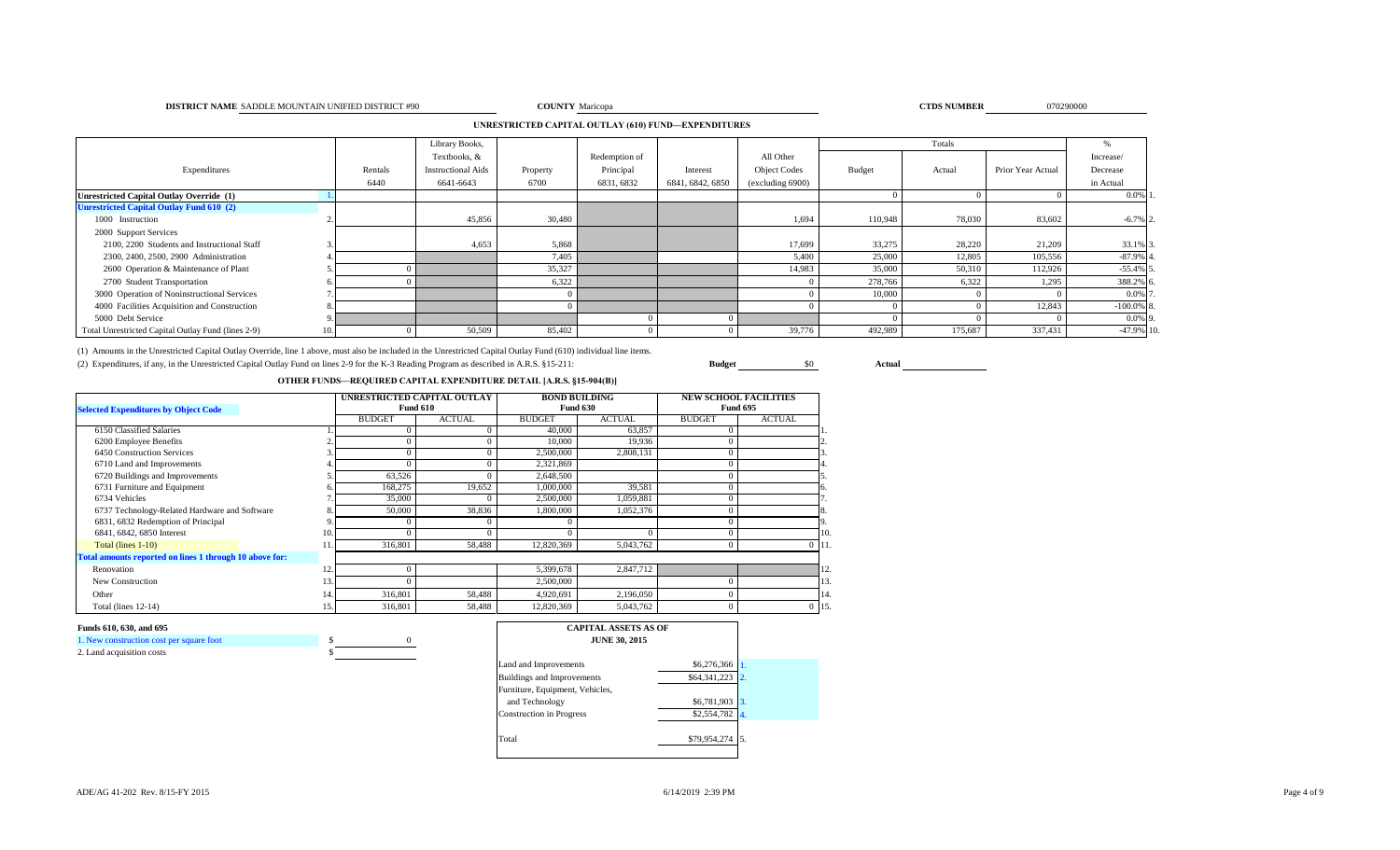#### **DISTRICT NAME COUNTY CTDS NUMBER** 070290000 SADDLE MOUNTAIN UNIFIED DISTRICT #90

**COUNTY** Maricopa

## **FEDERAL AND STATE PROJECTS**

|                                                              |     |                     |                | <b>FUND TRANSFERS</b> |                     |               |                    |            |
|--------------------------------------------------------------|-----|---------------------|----------------|-----------------------|---------------------|---------------|--------------------|------------|
|                                                              |     | <b>BEGINNING</b>    |                | <b>IN (OUT) 5200</b>  |                     |               | <b>ENDING FUND</b> |            |
|                                                              |     | <b>FUND BALANCE</b> | <b>REVENUE</b> | $(6910 \& 6930)$ (1)  | <b>EXPENDITURES</b> |               | <b>BALANCE</b>     |            |
| <b>FEDERAL PROJECTS</b>                                      |     | <b>ACTUAL</b>       | <b>ACTUAL</b>  | <b>ACTUAL</b>         | <b>BUDGET</b>       | <b>ACTUAL</b> | <b>ACTUAL</b>      |            |
| 100-130 ESEA Title I - Helping Disadvantaged Children        |     | (284, 126)          | 1.083.337      | (23,012)              | 1,191,295           | 813.420       | (37,221)           |            |
| 140-150 ESEA Title II - Prof. Development and Technology     |     | (5, 336)            | 9,611          | $\Omega$              | 39,899              | 15,351        | (11,076)           |            |
| 160 ESEA Title IV - 21st Century Schools                     |     | $\Omega$            | $\Omega$       | $\Omega$              | $\Omega$            | $\Omega$      |                    |            |
| 170-180 ESEA Title V - Promote Informed Parent Choice        |     | $\Omega$            | $\Omega$       | $\Omega$              | $\Omega$            | $\Omega$      |                    |            |
| 190 ESEA Title III - Limited English & Immigrant Students    |     | (2,224)             | 8.862          | (444)                 | 56,917              | 52,809        | $(46, 615)$ :      |            |
| 200 ESEA Title VII - Indian Education                        | 6   |                     |                |                       | $\Omega$            |               |                    |            |
| 210 ESEA Title VI - Flexibility and Accountability           |     |                     | $\Omega$       |                       | $\Omega$            |               |                    |            |
| 220 IDEA Part B                                              |     | 67.888              | 118,254        | (17,949)              | 183,690             | 224,368       | (56,175)           |            |
| 230 Johnson-O'Malley                                         | 9   |                     |                |                       | $\Omega$            |               | 0.19               |            |
| 240 Workforce Investment Act                                 | 10  |                     |                |                       | $\Omega$            |               | $\Omega$           | 110        |
| 250 AEA-Adult Education                                      | 11  |                     |                |                       | $\Omega$            |               | $\Omega$           |            |
| 260-270 Vocational Education - Basic Grants                  | 12  | (12,808)            | 12,808         | $\Omega$              | 19,678              | $\Omega$      | $\Omega$           |            |
| 280 ESEA Title X - Homeless Education                        | 13  |                     |                |                       | $\Omega$            |               | $\Omega$           |            |
| 290 Medicaid Reimbursement                                   | 14  | 240,786             | 145,354        | $\Omega$              | 175,000             | 47,607        | 338,533            |            |
| 374 E-Rate                                                   | 15  | 55,982              | 139,899        |                       | 75,000              | 24,342        | 171,539            |            |
| 378 Impact Aid                                               | 16. |                     |                |                       | $\Omega$            |               | $\Omega$           |            |
| 300-399 Other Federal Projects (Besides E-Rate & Impact Aid) | 17  | 7,003               | 13             | $\Omega$              | $\Omega$            | $\Omega$      | 7,016              |            |
| <b>Total Federal Project Funds (lines 1-17)</b>              | 18. | 67,165              | 1,518,138      | (41, 405)             | 1,741,479           | 1,177,897     | 366,001 18         |            |
|                                                              |     |                     |                |                       |                     |               |                    |            |
| <b>STATE PROJECTS</b>                                        |     |                     |                |                       |                     |               |                    |            |
| 400 Vocational Education                                     | 19  | 9,136               | 16,409         |                       | 16,448              | 23,119        | 2,426 19.          |            |
| 410 Early Childhood Block Grant                              | 20  | $\mathbf{0}$        | $\mathbf{0}$   |                       | $\Omega$            | $\mathbf{0}$  | 0 20               |            |
| 420 Ext. School Yr. - Pupils with Disabilities               | 21  | $\Omega$            | $\Omega$       |                       | $\Omega$            | $\Omega$      | 0 <sup>121</sup>   |            |
| 425 Adult Basic Education                                    | 22  |                     |                |                       | $\mathbf{0}$        |               | 0.122              |            |
| 430 Chemical Abuse Prevention Programs                       | 23. | $\Omega$            | $\overline{0}$ |                       | $\Omega$            | $\Omega$      | $\Omega$           |            |
| 435 Academic Contests                                        | 24  |                     |                |                       | $\Omega$            |               | $\Omega$           |            |
| 450 Gifted Education                                         | 25  | $\Omega$            | $\mathbf{0}$   |                       | $\Omega$            | $\Omega$      | $\Omega$           |            |
| 460 Environmental Special Plate                              | 26  | $\Omega$            | $\Omega$       |                       | $\Omega$            |               | $\Omega$           | <b>126</b> |
| 465-499 Other State Projects                                 | 27  | (1,177)             | $\Omega$       |                       | $\Omega$            | $\Omega$      | $(1,177)$ 27       |            |
| <b>Total State Project Funds (lines 19-27)</b>               | 28  | 7,959               | 16,409         |                       | 16,448              | 23,119        | 1,249 28           |            |
|                                                              |     |                     |                |                       |                     |               |                    |            |
| <b>Total Federal and State Projects (lines 18 and 28)</b>    | 29  | 75,124              | 1,534,547      | (41, 405)             | 1,757,927           | 1,201,016     | 367,250 29.        |            |

(1) In accordance with the USFR Chart of Accounts, the Impact Aid Fund may transfer monies (object code 6930) to the M&O and Teacherage Funds; the Impact Aid Fund may also receive transfers in (5200) from the Impact Aid Re Building and Impact Aid Revenue Bond Debt Service Funds; all other Federal Projects Funds may only make transfers-out to the Indirect Costs Fund (object code 6910) based on an approved indirect cost rate, and may not recei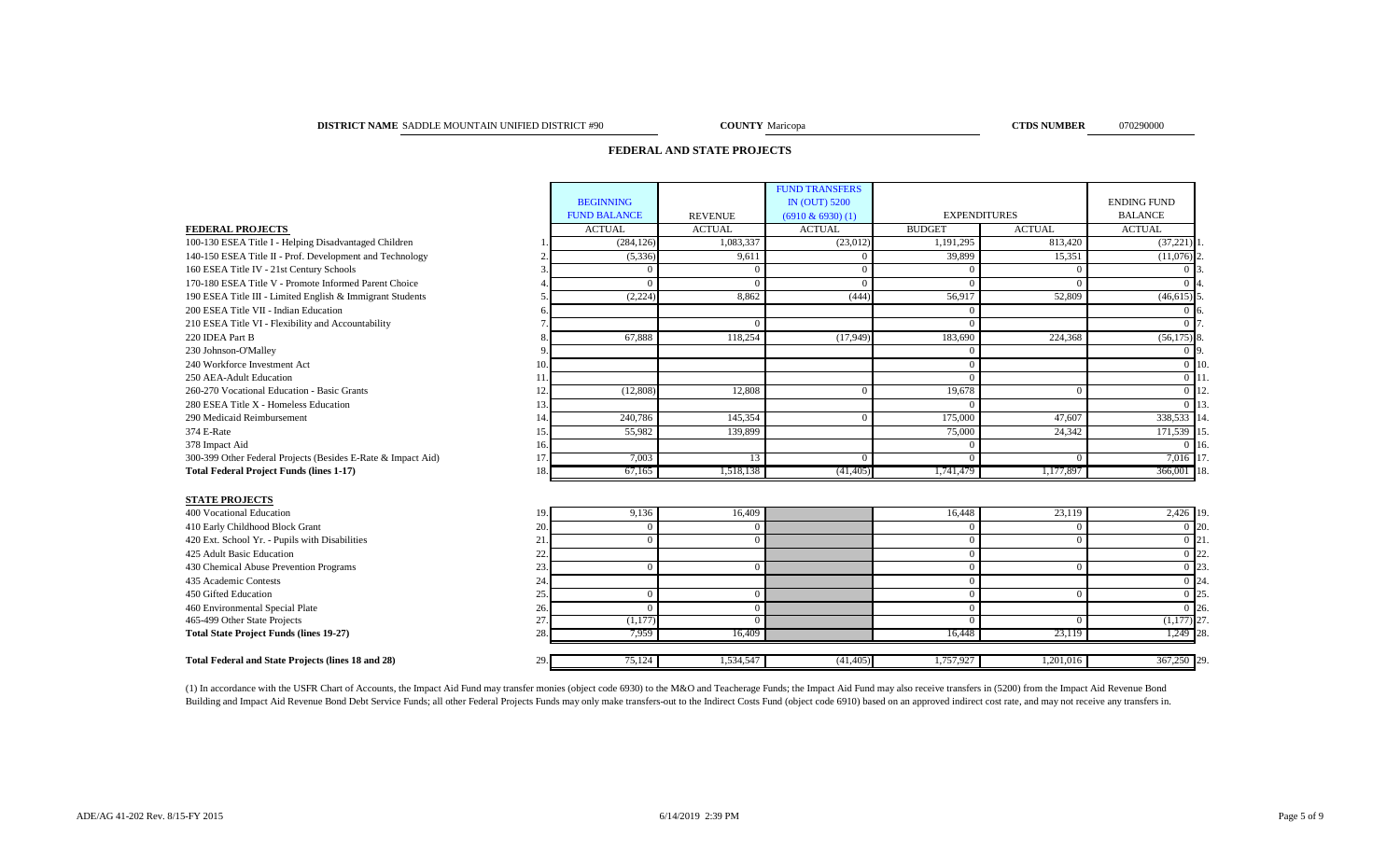|                                                |     |                     | REVENUES AND OTHER       | <b>FUND TRANSFERS</b> | EXPENDITURES AND OTHER         |               |                       |                                                       |               |                |
|------------------------------------------------|-----|---------------------|--------------------------|-----------------------|--------------------------------|---------------|-----------------------|-------------------------------------------------------|---------------|----------------|
|                                                |     | <b>BEGINNING</b>    | <b>FINANCING SOURCES</b> | IN (OUT)              | <b>FINANCING USES</b>          |               | <b>ENDING FUND</b>    |                                                       |               |                |
|                                                |     | <b>FUND BALANCE</b> | (excluding 5200)         | 5200 (6930)           | (excluding $6910$ and $6930$ ) |               | <b>BALANCE</b>        |                                                       |               |                |
| <b>OTHER FUNDS</b>                             |     | <b>ACTUAL</b>       | <b>ACTUAL</b>            | <b>ACTUAL</b>         | <b>BUDGET</b>                  | <b>ACTUAL</b> | <b>ACTUAL</b>         |                                                       |               |                |
| 020 Instructional Improvement                  |     | 114,758             | 32,242                   |                       | 175,000                        | 76,701        | 70,299                | <b>Instructional Improvement Fund 020</b>             | <b>BUDGET</b> | <b>ACTUAL</b>  |
| 050 County, City, and Town Grants              |     |                     |                          |                       | - 0                            |               | $\overline{0}$        | Expenditures                                          |               |                |
| 071 Structured English Immersion (1)           |     | $\overline{0}$      | $\overline{0}$           |                       | 20,000                         | $\Omega$      | $\Omega$              | <b>Teacher Compensation Increases</b>                 | 50,000        |                |
| 072 Compensatory Instruction (1)               |     | $\overline{0}$      | $\overline{0}$           |                       |                                | $\Omega$      | $\Omega$              | <b>Class Size Reduction</b>                           | 50,000        | 68,832         |
| 500 School Plant (Lease over 1 year)           |     | 159                 |                          |                       | 200                            | $\Omega$      | 160                   | <b>Dropout Prevention Programs</b>                    | 25,000        | 7,869          |
| 505 School Plant (Lease 1 year or less)        |     | 205                 |                          |                       | 200                            | $\Omega$      | 206                   | <b>Instructional Improvement Programs</b>             | 50,000        |                |
| 506 School Plant (Sale)                        |     | 2,356               | 10                       |                       | 2,400                          | $\Omega$      | 2,366                 | Total Expenditures (lines 1-4)                        | 175,000       | 76,701         |
| 515 Civic Center                               |     | 24,826              | 27,688                   |                       | 60,000                         | 17,474        | 35,040                |                                                       |               |                |
| 520 Community School                           |     | 4,561               | 1,193                    |                       | 5,000                          |               | 5,754<br>9.           |                                                       |               |                |
| 525 Auxiliary Operations                       | 10  | 42,868              | 77,118                   |                       | 50,000                         | 89,938        | 30,048<br>10.         | <b>Student Success Fund 080</b>                       |               |                |
| 526 Extracurricular Activities Fees Tax Credit | 11  | 14,004              | 15,787                   | $\overline{0}$        | 50,000                         | 12,495        | 17,296 11.            | <b>Beginning Fund Balance (Actual)</b>                |               | $\overline{0}$ |
| 530 Gifts and Donations                        | 12  | 57,731              | 581,860                  | $\Omega$              | 575,000                        | 28,954        | 610,637 12.           | <b>Revenues and Other Financing Sources (Actual)</b>  |               | 26,562         |
| 535 Career & Tech. Ed. & Voc. Ed. Projects     | 13. | 8,124               | 4,624                    |                       | 50,000                         | 2,205         | 10,543 13.            | <b>Expenditures and Other Financing Uses (Budget)</b> |               | 27,474         |
| 540 Fingerprint                                | 14  | $\overline{0}$      | $\Omega$                 |                       |                                | $\Omega$      | 14.<br>$\overline{0}$ | <b>Expenditures and Other Financing Uses (Actual)</b> |               | 26,562         |
| 545 School Opening                             | 15  |                     |                          |                       |                                |               | 15.<br>$\overline{0}$ | <b>Ending Fund Balance (Actual)</b>                   |               | $\overline{0}$ |
| 550 Insurance Proceeds                         | 16  | 12,228              | 105,723                  |                       | 25,000                         | 331           | 16.<br>117,620        |                                                       |               |                |
| 555 Textbooks                                  | 17  | 4,121               | 673                      |                       | 4,500                          | 524           | 4,270 17.             |                                                       |               |                |
| 565 Litigation Recovery                        | 18  | 11,702              | 52                       |                       | 11,700                         | $\Omega$      | 11,754 18.            |                                                       |               |                |
| 570 Indirect Costs                             | 19  | 179,556             | 742                      | 74,868                | 125,000                        | 101,605       | 153,561 19.           |                                                       |               |                |
| 575 Unemployment Insurance                     | 20  |                     |                          |                       |                                |               | 20.<br>$\Omega$       |                                                       |               |                |
| 580 Teacherage                                 | 21  |                     |                          |                       | - 0                            |               | 21.<br>$\Omega$       |                                                       |               |                |
| 585 Insurance Refund                           | 22  | 20,790              | 93                       |                       | 21,500                         | $\Omega$      | 20,883 22.            |                                                       |               |                |
| 590 Grants and Gifts to Teachers               | 23  | 34,015              | 4,760                    |                       | 35,000                         | 4,628         | 34,147 23.            |                                                       |               |                |
| 595 Advertisement                              | 24  | $\overline{0}$      | $\Omega$                 |                       |                                | $\Omega$      | $0\,$ 24.             |                                                       |               |                |
| 596 Joint Technical Education                  | 25  | 68,818              | 67,464                   |                       | 100,000                        | 66,330        | 69,952<br>25.         |                                                       |               |                |
| 620 Adjacent Ways                              | 26  | $\Omega$            | 1,526                    |                       |                                |               | 1,526<br>26.          |                                                       |               |                |
| 630 Bond Building                              | 27  | 12,820,368          |                          |                       | 12,820,369                     | 5,350,760     | 27.<br>7,469,608      |                                                       |               |                |
| 639 Impact Aid Revenue Bond Building           | 28  |                     |                          |                       |                                |               | 28.<br>$\Omega$       |                                                       |               |                |
| 640 School Plant-Special Construction          | 29. |                     |                          |                       | $\Omega$                       |               | 29.<br>$\overline{0}$ |                                                       |               |                |
| 650 Gifts and Donations-Capital                | 30  | 23                  | $\overline{0}$           |                       | $\Omega$                       | $\Omega$      | 23 30.                |                                                       |               |                |
| 660 Condemnation                               | 31  |                     |                          |                       | - 0                            |               | $0\,31.$              |                                                       |               |                |
| 665 Energy and Water Savings                   | 32  | 31,978              | $\Omega$                 |                       | 32,000                         | $\Omega$      | 32.<br>31,978         |                                                       |               |                |
| 686 Emergency Deficiencies Correction          | 33  |                     |                          |                       |                                |               | 0 33.                 |                                                       |               |                |
| 691 Building Renewal Grant                     | 34  | $\mathbf{0}$        | 44,642                   |                       | 100,000                        | 41,962        | 2,680<br>34.          |                                                       |               |                |
| 695 New School Facilities                      | 35. | $\overline{0}$      |                          |                       |                                | $\Omega$      | 35.<br>$\overline{0}$ |                                                       |               |                |
| 700 Debt Service                               | 36  | 4,189,630           | 2,593,964                |                       | 10,000,000                     | $\Omega$      | 6,783,594<br>36.      |                                                       |               |                |
| 720 Impact Aid Revenue Bond Debt Service       | 37  |                     |                          |                       |                                |               | 37.<br>$\overline{0}$ |                                                       |               |                |
| 850 Student Activities                         | 38. | 31                  | $\overline{0}$           |                       |                                | $\bf{0}$      | 31 38.                |                                                       |               |                |
| Other_690_                                     | 39  | 169                 | 25                       |                       | 2,500,000                      | $\Omega$      | 194 39.               |                                                       |               |                |
| <b>INTERNAL SERVICE FUNDS 950-989</b>          |     |                     |                          |                       |                                |               |                       |                                                       |               |                |
| 9 Self Insurance                               |     |                     |                          |                       |                                |               | $\Omega$              |                                                       |               |                |
| 955 Intergovernmental Agreements               |     | 7,359               | 5,964                    | $\Omega$              | 10,000                         | 491           | 12,832                |                                                       |               |                |
| 9 OPEB                                         | 3   |                     |                          |                       | $\Omega$                       |               | $\Omega$              |                                                       |               |                |
| 9                                              |     |                     |                          |                       | $\Omega$                       |               | $\Omega$              |                                                       |               |                |

| nstructional Improvement Fund 020          | <b>BUDGET</b> | <b>ACTUAL</b> |    |
|--------------------------------------------|---------------|---------------|----|
| Expenditures                               |               |               |    |
| <b>Teacher Compensation Increases</b>      | 50,000        |               |    |
| <b>Class Size Reduction</b>                | 50,000        | 68,832        |    |
| <b>Dropout Prevention Programs</b>         | 25,000        | 7,869         |    |
| <b>Instructional Improvement Programs</b>  | 50,000        |               | 4. |
| (lines 1-4) Total Expenditures (lines 1-4) | 175,000       | 76.70         |    |

| <b>Student Success Fund 080</b>                       |                        |
|-------------------------------------------------------|------------------------|
| <b>Beginning Fund Balance (Actual)</b>                |                        |
| <b>Revenues and Other Financing Sources (Actual)</b>  | 26.562<br>$\mathbf{D}$ |
| <b>Expenditures and Other Financing Uses (Budget)</b> | 27,474<br>13.          |
| <b>Expenditures and Other Financing Uses (Actual)</b> | 26,562<br>4.           |
| <b>Ending Fund Balance (Actual)</b>                   |                        |

(1) Actual Revenues and Actual Expenditures should agree with Supplement, page 3, Fund 071—line 13 and Fund 072—line 26.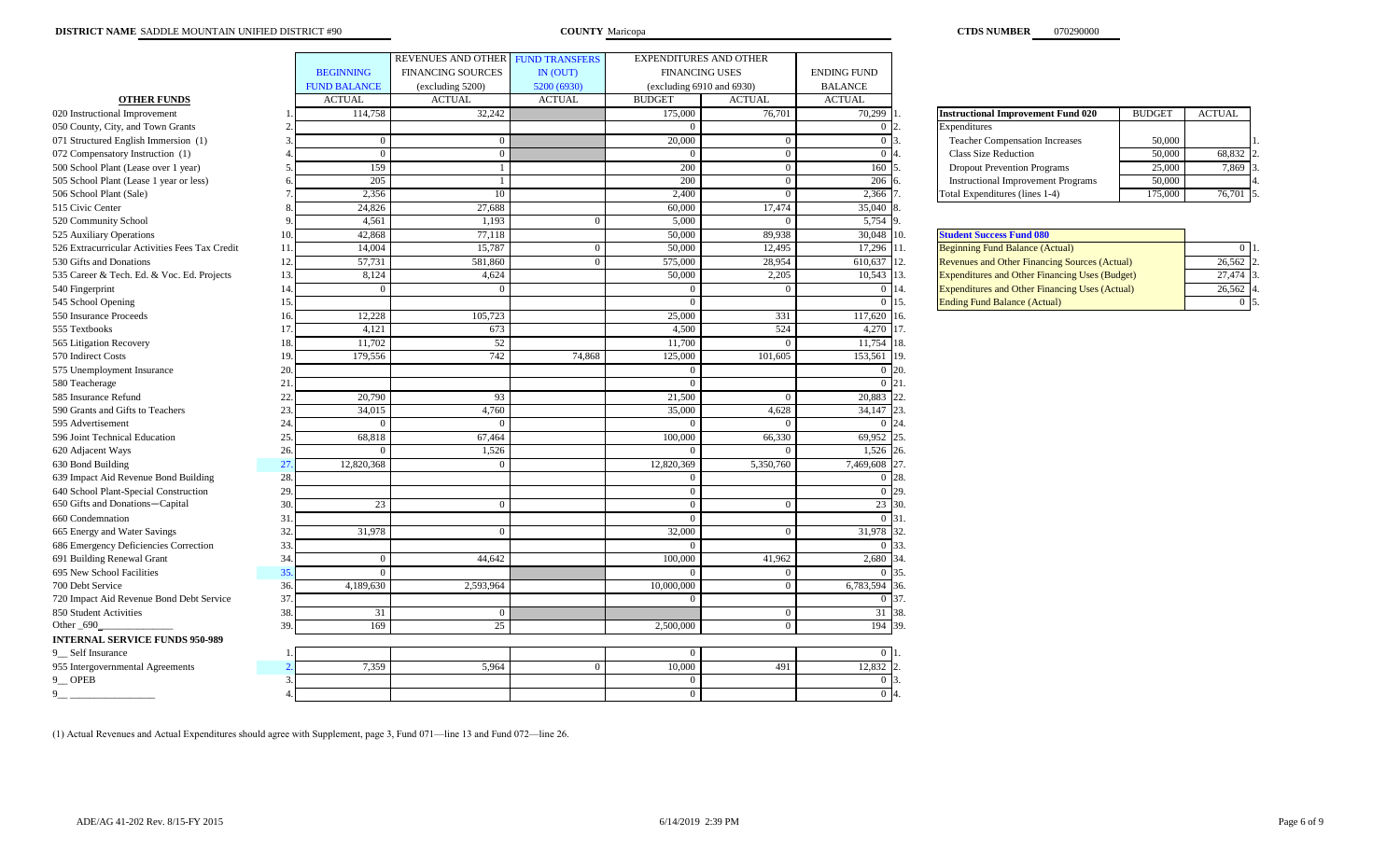#### **DISTRICT NAME** SADDLE MOUNTAIN UNIFIED DISTRICT #90 **COUNTY COUNTY** Maricopa **COUNTY COUNTY COUNTY COUNTY COUNTY COUNTY COUNTY COUNTY COUNTY COUNTY COUNTY COUNTY COUNTY COUNTY COUNTY COUNTY**

| А. | 1. Bonds Outstanding, June 30, 2015                                                |                 | \$25,000,000 |                | F. |
|----|------------------------------------------------------------------------------------|-----------------|--------------|----------------|----|
|    | 2. FY 2015 Assessed Valuations and Tax Rates                                       |                 |              |                |    |
|    | \$808,133,615<br>a. Primary                                                        | <b>Tax Rate</b> | 0.9160       |                |    |
|    | \$812,844,836<br>b. Secondary                                                      | <b>Tax Rate</b> | 0.4309       |                |    |
|    | 3. Number of Schools                                                               |                 | 3.           |                |    |
|    | 4. Actual Days in Session                                                          |                 | 180          |                |    |
|    | 5. Area of School District (Square Miles)                                          |                 | 550          |                |    |
|    | (Report this WHETHER OR NOT district changed boundaries in FY 2015)                |                 |              |                |    |
| B. | County Approved Liabilities incurred in excess of                                  |                 |              | Unrestricted   |    |
|    | district budget $(A.R.S. §15-907)$                                                 |                 | M & O        | Capital Outlay |    |
|    | 1. Destruction or damage                                                           |                 |              |                | ı. |
|    | 2. Excessive/unexpected legal expenses                                             |                 |              |                | 2. |
|    | 3. Mitigation or removal of health or safety hazard                                |                 |              |                | 3. |
|    |                                                                                    |                 |              |                |    |
| C. | <b>Current Expenditures by Category</b>                                            |                 |              |                |    |
|    | 1. Classroom Instruction excl. Supplies (Function 1000, except line 2 amount)      |                 |              | \$5,382,684    |    |
|    | 2. Classroom Supplies (Function 1000, Object Code 6600)                            |                 |              | \$220,003      |    |
|    | 3. Administration (Functions 2300, 2400, 2500, & 2900)                             |                 | \$1,312,686  |                |    |
|    | 4. Support Services—Students (Function 2100)                                       |                 | \$780,235    |                |    |
|    | 5. All Other Support Services & Operations (Functions 2200, 2600, 2700,            |                 |              |                |    |
|    | 3100, & 3400)                                                                      |                 |              | \$4,870,647    |    |
|    | 6. Total Current Expenditures                                                      |                 |              | \$12,566,255   |    |
| D. | Does the district wish to have indirect cost rates calculated for use in federally |                 |              |                |    |

D. Does the district wish to have indirect cost rates calculated for use in federally funded programs? Yes

If YES, the following information must be completed to qualify for approved Indirect Cost Rates for FY 2017.

MAINTENANCE AND OPERATION FUND (Do not include costs related to transportation for the following items.) Refer to USFR Chart of Accounts §III for descriptions of the following function and object codes:

| Total Central Services Expenditures (Function 2500)<br>a.                        | \$486,335   |
|----------------------------------------------------------------------------------|-------------|
| Total Operation and Maintenance of Plant Expenditures (Function 2600)<br>b.      | \$3,483,828 |
| Total Communications Expenditures (Object Code 6530)<br>c.                       | \$122,172   |
| Total Tuition Expenditures (Object Code 6560)<br>d.                              | \$337,095   |
| <b>CAPITAL EXPENDITURES</b>                                                      |             |
| Federal and State Projects (Funds 100-499)<br>a.                                 | \$31,290    |
| Food Service (Fund 510)<br>b.                                                    |             |
| <b>OTHER</b>                                                                     |             |
| Total unused sick and vacation leave included in severance pay (All funds)       | \$12,659    |
| Total salaries and benefits expenditures related to an agreement with Department |             |
| of Labor to settle a decision based on the Fair Labor Standards Act              | \$0         |

#### Rewards, Discounts, Incentives, and Other Financial Consideration Received from Credit Card Companies (A.R.S. §35-391)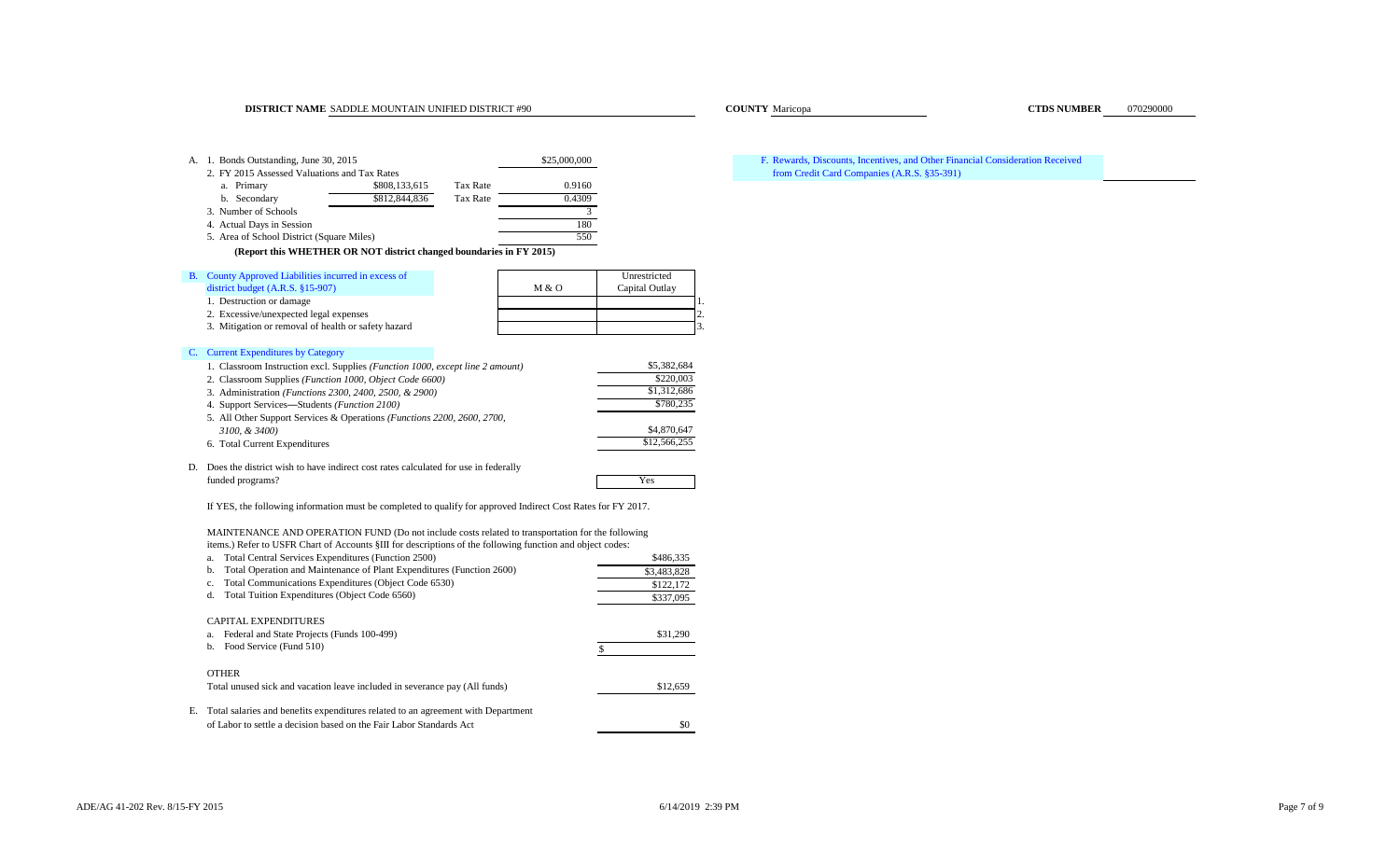#### **A. ENROLLMENT OF GIFTED PUPILS BY GRADE (A.R.S. §15-779.02)**

| Areas of Identification [A.R.S. §15-203(A)(15)] | <b>GRADE</b> |  |  |  |  |  |  |  |    |  |                 |
|-------------------------------------------------|--------------|--|--|--|--|--|--|--|----|--|-----------------|
|                                                 |              |  |  |  |  |  |  |  | 10 |  | TOTAL           |
| 1. Quantitative Reasoning                       |              |  |  |  |  |  |  |  |    |  | - 49            |
| 2. Verbal Reasoning                             |              |  |  |  |  |  |  |  |    |  |                 |
| 3. Nonverbal Reasoning                          |              |  |  |  |  |  |  |  |    |  | 21 <sup>1</sup> |
| 4. Total Duplicated Enrollment (lines 1-3)      |              |  |  |  |  |  |  |  |    |  | 63 4            |

|                                                      | PROGRAM       | PROGRAM       | Actual Expenditures for all Gifted Programs:                                                 |               |               |                             |       |
|------------------------------------------------------|---------------|---------------|----------------------------------------------------------------------------------------------|---------------|---------------|-----------------------------|-------|
|                                                      | 200           | 200           | $K-8$ \$                                                                                     |               |               |                             |       |
|                                                      | <b>BUDGET</b> | <b>ACTUAL</b> | $9-12S$                                                                                      |               |               |                             |       |
| 1. Autism                                            | 355,465       | 382,888       | Total \$                                                                                     |               |               |                             |       |
| 2. Emotional Disability                              | 104.376       | 112,428       |                                                                                              |               |               |                             |       |
| 3. Hearing Impairment                                | 22,401        | 24,129        | <b>D. EXPENDITURES FOR AUDIT SERVICES</b>                                                    |               |               |                             |       |
| 4. Other Health Impairments                          | 61.604        | 66.357        |                                                                                              | <b>BUDGET</b> | <b>ACTUAL</b> |                             |       |
| 5. Specific Learning Disability                      | 269,257       | 290,030       | 1. Nonfederal Audit Expenditures - M&O Fund<br>6350                                          | 30,000        | 26,500        |                             |       |
| 6. Mild, Moderate, or Severe Intellectual Disability | 111,977       | 120,616 6.    | 2. Federal Audit Expenditures - All Funds<br>6330                                            | $\Omega$      |               |                             |       |
| 7. Multiple Disabilities                             | 196,014       | 211,136       |                                                                                              |               |               |                             |       |
| 8. Multiple Disabilities with Severe Sensory Impair. | 39,202        | 42,226 8      |                                                                                              |               |               |                             |       |
| 9. Orthopedic Impairment                             | 15,957        | 17,188 9      | E. MAINTENANCE AND OPERATION FUND EXPENDITURES FOR CAREER LADDER PROGRAM                     |               |               |                             |       |
| 10. Developmental Delay                              | 33,935        | 36,553 10.    | Actual Expenditures made in FY 2015                                                          |               |               |                             |       |
| 11. Preschool Severe Delay                           | 64,867        | 69,677 11.    |                                                                                              |               |               |                             |       |
| 12. Speech/Language Impairment                       | 112,817       | 121,521 12.   | <b>F. MAINTENANCE AND OPERATION FUND EXPENDITURES FOR OPTIONAL PERFORMANCE INCENTIVE PRO</b> |               |               |                             |       |
| 13. Traumatic Brain Injury                           |               | 30.159 13.    | Actual Expenditures made in FY 2015                                                          |               |               |                             |       |
| 14. Visual Impairment                                | 27,999        |               |                                                                                              |               |               |                             |       |
| 15. Subtotal (lines 1-14)                            | 1.415.871     | 1,524,908 15. | <b>G. MAINTENANCE AND OPERATION FUND EXPENDITURES FOR PERFORMANCE PAY</b>                    |               |               |                             |       |
| 16. Gifted Education                                 | 2.048         |               | Actual Expenditures made in FY 2015<br>16.                                                   |               |               |                             |       |
| 17. Remedial Education                               |               |               |                                                                                              |               |               |                             |       |
| 18. ELL Incremental Costs                            | 8,000         | 2,637         | 18.                                                                                          |               |               |                             |       |
| 19. ELL Compensatory Instruction                     |               |               | <b>H. TUITION</b><br>19.                                                                     |               |               | <b>Tuition Expenditures</b> |       |
| 20. Vocational and Technological Education           | 170,000       | 155,568       | 20.                                                                                          |               |               |                             |       |
| 21. Career Education                                 |               |               | <b>Type 03 Districts Only</b>                                                                | Operations    | Capital       | Debt                        | Total |
| 22. Total (lines 15-21)                              | 1.595.919     | 1,683,113 22. | . Tuition to Other Arizona Districts                                                         |               |               |                             |       |

#### **B. M&O SPECIAL EDUCATION PROGRAMS BY TYPE C. MAINTENANCE AND OPERATION FUND EXPENDITURES FOR GIFTED PUPILS (ELEMENTARY, SECONDARY, AND TOTAL)**



| <b>RVICES</b> |       |               |
|---------------|-------|---------------|
|               |       | <b>BUDGET</b> |
| $M\&O$ Fund   | 6350. | 30.00         |

| 2. Federal Audit Expenditures - All Funds |  |  |  |  |
|-------------------------------------------|--|--|--|--|

|    | BUDGET | AC'I'I I AL |  |
|----|--------|-------------|--|
| 50 | 30,000 | 26.500      |  |
| 30 |        |             |  |
|    |        |             |  |

| <b>Type 03 Districts Only</b><br>1. Tuition to Other Arizona Districts |
|------------------------------------------------------------------------|
| for high school students only (objects $6561 & 6565$ )                 |
| 2. Tuition to Other Arizona Districts                                  |

| for all other students (objects 6561) |  |
|---------------------------------------|--|
| 3. Tuition to Out-of-State Districts  |  |

for **high school students only** (objects 6562 & 6565)

 4. Tuition to Out-of-State Districts for all other students (objects 6562)

#### **Non-Type 03 Districts**

 5. Tuition to Other Arizona Districts (object 6561) 0 5. 6. Tuition to Out-of-State Districts (object 6562)

- 8. Tuition to Ed Services\Coops\IGAs (object 6564)
- 9. Tuition Other (object  $6569$ ) (1)
- 

| $\alpha$ . Funding to Out-of-State Districts (object $0.02$ ) |  |     | $\mathbf{v} \cdot$ |
|---------------------------------------------------------------|--|-----|--------------------|
| <b>All Districts</b>                                          |  |     |                    |
| 7. Tuition to Private Schools (object 6563)                   |  | 07. |                    |
| 8. Tuition to Ed Services\Coops\IGAs (object 6564)            |  |     | 0 8.               |
| 9. Tuition Other (object 6569) (1)                            |  |     | 09                 |
| $10.$ Total (lines $1-9$ )                                    |  |     | 0 10.              |

(1) Tuition paid to the State and other governmental organizations, such as the Arizona School for the Deaf and Blind, as reimbursement for providing specialized instructional services to students residing within the boundaries of the paying district.

0 1. 0 2. 0 3.  $\Omega$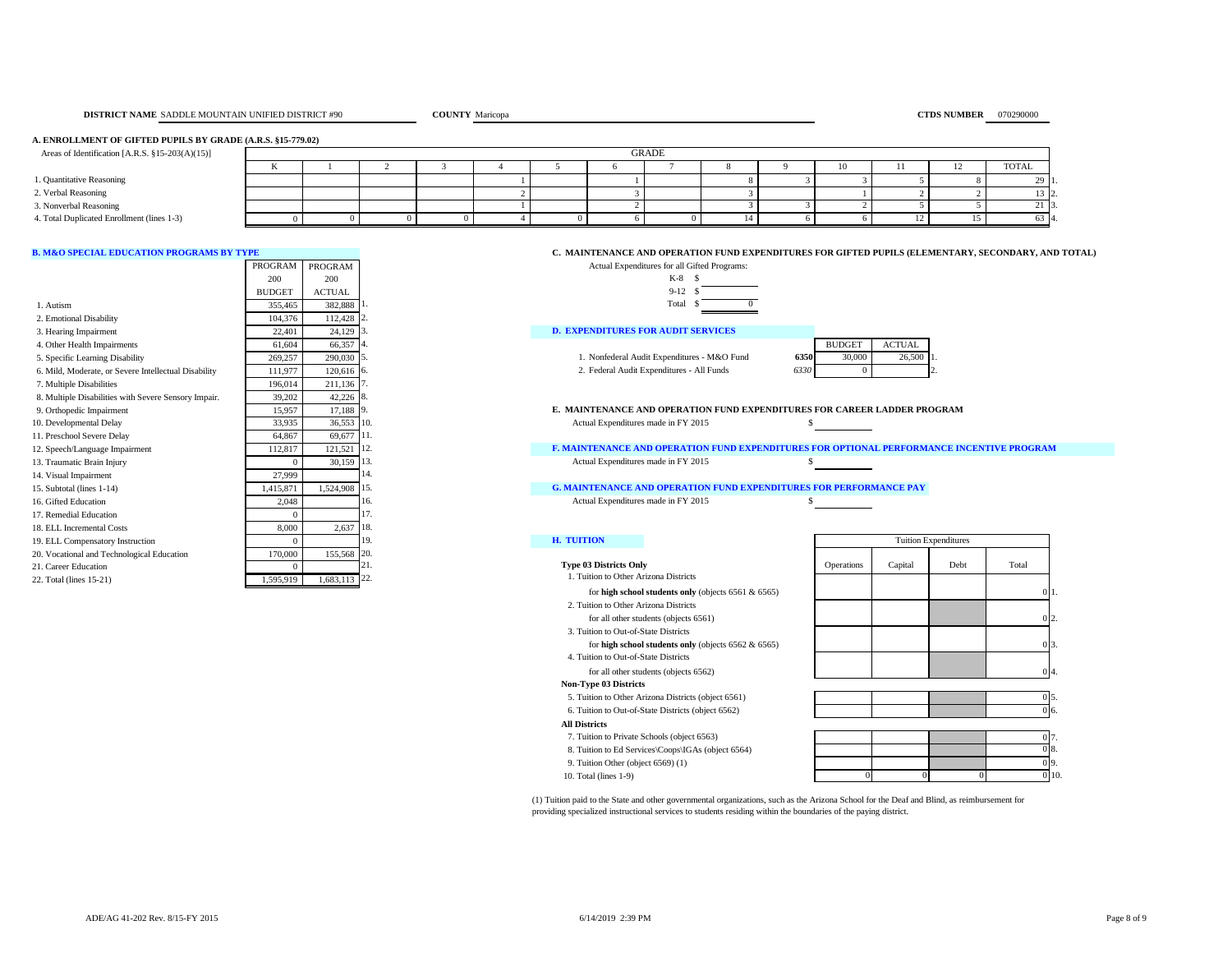#### **ADDITIONAL INFORMATION FOR NATIONAL PUBLIC EDUCATION FINANCIAL SURVEY REPORTING**

|                                              |                 |                 |             |          |           | Programs $100 - 600$ |           |               |             |               | <b>Programs 700-900</b> |               |
|----------------------------------------------|-----------------|-----------------|-------------|----------|-----------|----------------------|-----------|---------------|-------------|---------------|-------------------------|---------------|
|                                              |                 |                 | Purchased   |          |           |                      | Judgments |               |             |               |                         |               |
|                                              |                 | Employee        | Services    |          |           |                      | Against a | Redemption of | Interest    |               | All                     |               |
| <b>Funds 020-799</b>                         | <b>Salaries</b> | <b>Benefits</b> | 6300, 6400, | Supplies | Property  | Dues and Fees        | District  | Principal     | 6841, 6842, | Miscellaneous | <b>Object Codes</b>     | <b>Total</b>  |
|                                              | 6100            | 6200            | 6500        | 6600     | 6700      | 6810                 | 6820      | 6831, 6832    | 6850        | 6890          | (excluding 6900)        |               |
| 1000 Instruction                             | 404,280         | 121,471         | 50,431      | 183,027  | 489,291   | 29,725               |           |               |             | 560           | 843                     | 1,279,628     |
| 2000 Support Services                        |                 |                 |             |          |           |                      |           |               |             |               |                         |               |
| 2100 Students                                | 179,424         | 54,802          | 61          | 5,947    | 998       | 11,895               |           |               |             | 5,043         | 344                     | 258,514 2     |
| 2200 Instructional Staff                     | 232,356         | 64,675          | 99,604      | 9,787    | 184,234   | 4,000                |           |               |             | 13,346        | $\Omega$                | 608,002       |
| 2300 General Administration                  | 9,100           | 1,891           | 801         | 375      | 1,504     |                      |           |               |             |               |                         | 13,671 4      |
| 2400 School Administration                   | 38,908          | 8,551           |             | 450      | 2,867     |                      |           |               |             |               |                         | 50,776 :      |
| 2500, 2900 Central Services, Other           | 10,773          | 2,636           | 28,022      | 388      | 3,034     | 11,814               |           |               |             |               |                         | $56,667$ 6    |
| 2600 Operation and Maintenance of Plant      | 45,088          | 15,513          | 1,154,141   | 19,765   | 610,910   | 107                  |           |               |             |               |                         | 1,845,524     |
| 2700 Student Transportation                  | 12,704          | 3,640           |             | 11,140   | 1,080,537 | 9,926                |           |               |             |               |                         | 1,117,947 8   |
| 3000 Operation of Noninstructional Services  |                 |                 |             |          |           |                      |           |               |             |               |                         |               |
| 3100 Food Service Operations                 | 28,783          | 12,567          | 577,181     | 3,637    | 11,596    |                      |           |               |             |               |                         | 633,764 9     |
| 3200 Enterprise Operations                   |                 |                 |             |          |           |                      |           |               |             |               |                         | $0$ 10.       |
| 3300 Community Services Operations           |                 |                 |             |          |           |                      |           |               |             |               | 78                      | 78 11.        |
| 3400 Bookstore Operations                    |                 |                 |             |          |           |                      |           |               |             |               |                         | 0 Ⅰ 12        |
| 4000 Facilities Acquisition and Construction |                 |                 | 1,945,850   |          | 8,919     |                      |           |               |             |               |                         | 1,954,769 1   |
| 5000 Debt Service                            |                 |                 |             |          |           |                      |           |               |             |               |                         | $0 \mid 14$ . |
| Total (lines 1-14)                           | 961,416         | 285,746         | 3,856,091   | 234,516  | 2,393,890 | 67,467               |           |               |             | 18,949        | 1,265                   | 7,819,340 15. |

|                                                                    |                           | Certified                                                |                          |                                                          | <b>Property</b> | <b>All Other</b> |                  |
|--------------------------------------------------------------------|---------------------------|----------------------------------------------------------|--------------------------|----------------------------------------------------------|-----------------|------------------|------------------|
|                                                                    | <b>Certified Teachers</b> | Substitutes                                              | <b>Contract Teachers</b> | <b>Funds 020-799</b>                                     | 6700            | (excluding 6900) | <b>Total</b>     |
|                                                                    |                           | $(in Object 6100)$ $(in Object 6100)$ $(in Object 6300)$ |                          | 1. Program 700                                           |                 | 1,187            | 1.187 LI         |
| 1. Regular Education (Programs 100, 280, 520, and 550)             | 2,681,168                 | 72.982                                                   |                          | 2. Program 800                                           |                 |                  | 0 I <sub>2</sub> |
| 2. Special Education (Programs 200-230, 250, and 300-399)          | 435,894                   | 10.715                                                   |                          | 3. Program 900                                           |                 |                  | 78   3           |
| 3. Vocational Education (Programs 270 and 540)                     | 133,289                   |                                                          |                          | 4. Total (lines 1-3)                                     |                 |                  | $1,265$ 4.       |
| 4. Other Programs (Programs 240, 260, 265, 510-515 and 530)        | 1.940                     |                                                          |                          |                                                          |                 |                  |                  |
| 5. Cocurricular Activities, Athletics, and Other (Program 600-630) | 46,677                    |                                                          |                          | <b>Property Detail for Function 4000 (Funds 020-799)</b> |                 |                  |                  |

#### **Other Items (All Funds)**

| 6. Textbooks (Function 1000, Object 6640) | 112,793 6. | 3.6730 Equipment    | 8,919 3.     |
|-------------------------------------------|------------|---------------------|--------------|
| 7. Number of FTE-Certified Teachers       |            | . Total (lines 1-3) | 8,919 4.     |
| 8. Number of FTE-Contract Teachers        |            | 5.6450 Construction | 1,820,911 5. |

#### **Teacher Salaries (All Funds, Function 1000) Programs 700-900 Expenditure Detail (Funds 020-799)**

|                         | <b>Property</b> | All Other        |       |
|-------------------------|-----------------|------------------|-------|
| <b>Funds 020-799</b>    | 6700            | (excluding 6900) | Total |
| 1. Program 700          |                 | 1,187            | 1,187 |
| 2. Program 800          |                 |                  |       |
| 3. Program 900          |                 | 78               | 78    |
| 4. Total (lines $1-3$ ) |                 | 1,265            | 1.265 |

#### **Froperty Detail for Function 4000 (Funds 020-799)**

| 1.6710 Land and Improvements      |           |
|-----------------------------------|-----------|
| 2.6720 Buildings and Improvements |           |
| 3.6730 Equipment                  | 8.919     |
| 4. Total (lines $1-3$ )           | 8.919     |
| 5.6450 Construction               | 1,820,911 |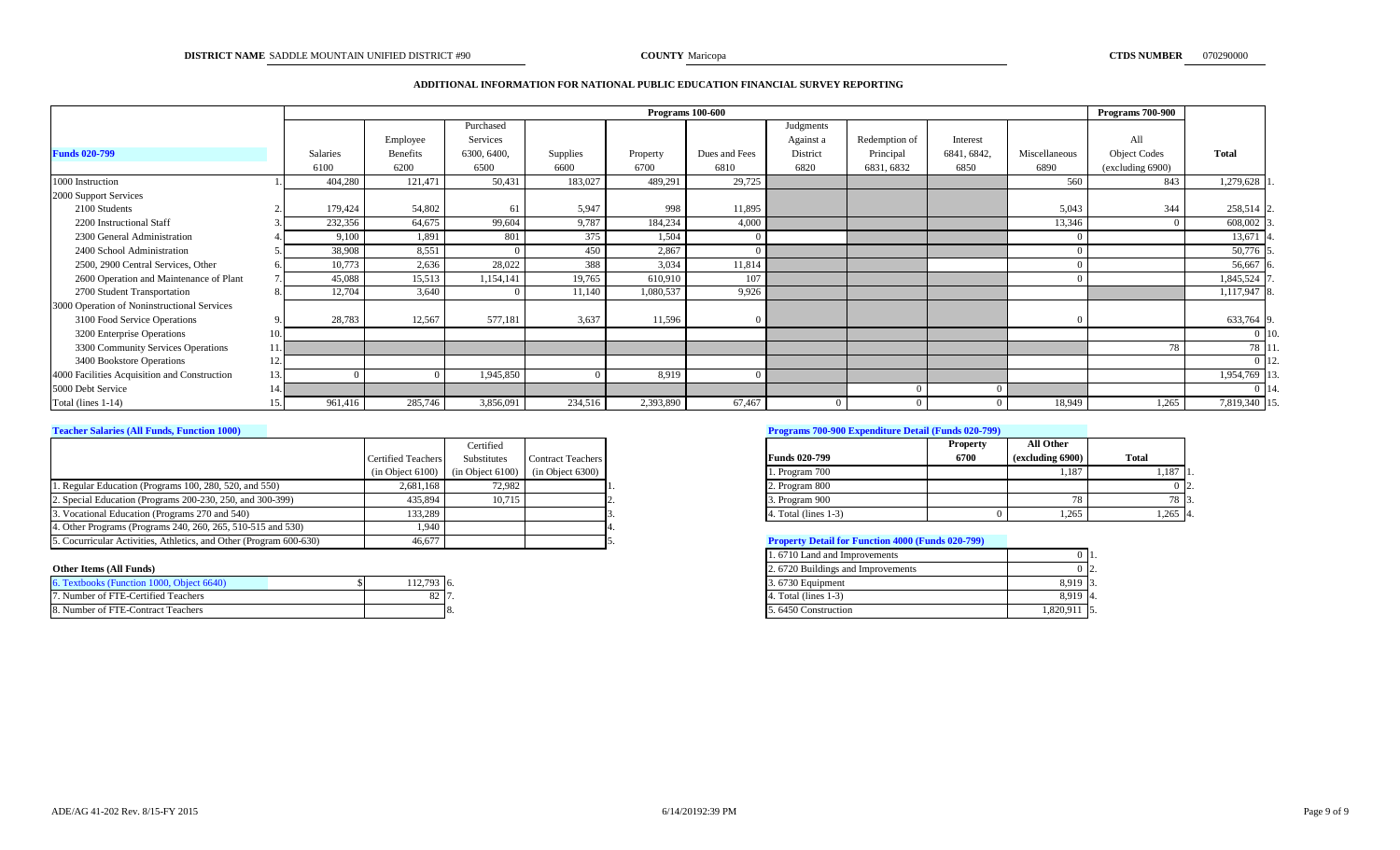|                                                                                                         | SUMMARY OF SCHOOL DISTRICT ANNUAL FINANCIAL REPORT |                                  |                                  |                                |                              |                     |  |  |
|---------------------------------------------------------------------------------------------------------|----------------------------------------------------|----------------------------------|----------------------------------|--------------------------------|------------------------------|---------------------|--|--|
| I certify that the Annual Financial Report of Saddle Mountain Unified District, Maricopa                | 2014                                               | 2015                             |                                  |                                |                              |                     |  |  |
| County, for fiscal year 2015 was approved by the Governing Board on October 6, 2015, and that the       | 1364.91                                            | 1,372.203                        |                                  |                                |                              |                     |  |  |
| complete Annual Financial Report may be reviewed by contacting Anna-Marie Perry at the District Office, |                                                    |                                  |                                  | Attending                      |                              |                     |  |  |
|                                                                                                         |                                                    |                                  |                                  |                                |                              |                     |  |  |
| telephone 623-474-5110, during normal business hours.                                                   |                                                    |                                  |                                  | 2015 Tax Rates:                | Primary<br>0.9160            | Secondary<br>0.4309 |  |  |
| ADE/AG 41-202S Rev. 8/15-FY 2015                                                                        |                                                    | President of the Governing Board |                                  |                                |                              |                     |  |  |
|                                                                                                         |                                                    |                                  |                                  |                                |                              |                     |  |  |
|                                                                                                         |                                                    | Revenues and Other               |                                  |                                | Actual Expenditures and      |                     |  |  |
|                                                                                                         | <b>Beginning</b>                                   | <b>Financing Source</b>          | <b>Fund Transfers</b>            |                                | Other Financing Uses         | Ending              |  |  |
| Fund/Program                                                                                            | <b>Fund Balance</b>                                | (Excl. Transfers)                | In $(Out)$                       | <b>Budgeted Expenditures</b>   | (Excl. Transfers)            | Fund Balance        |  |  |
| <b>Regular Education</b>                                                                                |                                                    |                                  |                                  | 6,840,013                      | 6,288,942                    |                     |  |  |
| <b>Special Education</b><br>Pupil Transportation                                                        |                                                    |                                  |                                  | 1,595,919                      | 1,683,113                    |                     |  |  |
|                                                                                                         |                                                    |                                  |                                  | 825,253                        | 724,139                      |                     |  |  |
| Desegregation<br>Special K-3 Program Override                                                           |                                                    |                                  |                                  | $\overline{0}$<br>$\mathbf{0}$ | $\mathbf{0}$<br>$\mathbf{0}$ |                     |  |  |
| <b>Dropout Prevention Programs</b>                                                                      |                                                    |                                  |                                  | $\mathbf{0}$                   | 0                            |                     |  |  |
| Joint Career & Tech. Ed. & Voc. Ed. Center                                                              |                                                    |                                  |                                  | $\overline{0}$                 | $\mathbf{0}$                 |                     |  |  |
| K-3 Reading Program                                                                                     |                                                    |                                  |                                  | 54,060                         | 54,060                       |                     |  |  |
| Maintenance and Operation Total                                                                         | (154, 031)                                         | 9,222,149                        | 0                                | 9,315,245                      | 8,750,254                    | 317,864             |  |  |
| <b>Classroom Site Funds</b>                                                                             | 184,608                                            | 511,618                          |                                  | 935,777                        | 500,495                      | 195,731             |  |  |
| <b>Instructional Improvement</b>                                                                        | 114,758                                            | 32,242                           |                                  | 175,000                        | 76,701                       | 70,299              |  |  |
| <b>Unrestricted Capital Outlay</b>                                                                      | 613,587                                            | (844)                            | $\overline{0}$                   | 492,989                        | 175,687                      | 437,056             |  |  |
| <b>Student Success</b>                                                                                  | $\mathbf{0}$                                       | 26,562                           |                                  | 27,474                         | 26,562                       |                     |  |  |
| <b>Adjacent Ways</b>                                                                                    | $\overline{0}$                                     | 1,526                            | $\overline{0}$                   | $\mathbf{0}$                   | $\overline{0}$               | 1,526               |  |  |
| <b>Bond Building</b>                                                                                    | 12,820,368                                         | 0                                | $\overline{0}$                   | 12,820,369                     | 5,350,760                    | 7,469,608           |  |  |
| <b>Other Capital Funds</b>                                                                              | 31,978                                             | $\boldsymbol{0}$                 | $\overline{0}$                   | 32,000                         | $\mathbf{0}$                 | 31,978              |  |  |
| <b>New School Facilities</b>                                                                            | 0                                                  | $\Omega$                         |                                  | $\Omega$                       | $\overline{0}$               |                     |  |  |
| <b>Federal Projects</b>                                                                                 | 67,165                                             | 1,518,138                        | (41, 405)                        | 1,741,479                      | 1,177,897                    | 366,001             |  |  |
| <b>State Projects</b>                                                                                   | 7,959                                              | 16,409                           |                                  | 16,448                         | 23,119                       | 1,249               |  |  |
| County, City, and Town Grants                                                                           | $\mathbf{0}$                                       | $\bf{0}$                         | $\overline{0}$                   | $\Omega$                       | $\bf{0}$                     | $\mathbf{0}$        |  |  |
| Structured English Immersion                                                                            | $\overline{0}$                                     | $\overline{0}$                   |                                  | 20,000                         | $\overline{0}$               | $\overline{0}$      |  |  |
| Compensatory Instruction                                                                                | $\overline{0}$                                     | $\bf{0}$                         |                                  | $\Omega$                       | $\mathbf{0}$                 | $\overline{0}$      |  |  |
| <b>School Plant Funds</b>                                                                               | 2,720                                              | 12                               | $\overline{0}$                   | 2,800                          | $\overline{0}$               | 2,732               |  |  |
| Food Service                                                                                            | 90,158                                             | 739,489                          | (50,000)                         | 850,000                        | 622,169                      | 157,478             |  |  |
| Civic Center                                                                                            | 24,826                                             | 27,688                           | $\overline{0}$                   | 60,000                         | 17,474                       | 35,040              |  |  |
| <b>Community School</b>                                                                                 | 4,561                                              | 1,193                            | $\overline{0}$                   | 5,000                          | $\mathbf{0}$                 | 5,754               |  |  |
| <b>Auxiliary Operations</b>                                                                             | 42,868                                             | 77,118                           | $\overline{0}$                   | 50,000                         | 89,938                       | 30,048              |  |  |
| <b>Extracurricular Activities Fees</b>                                                                  | 14,004                                             | 15,787                           | $\overline{0}$                   | 50,000                         | 12,495                       | 17,296              |  |  |
| <b>Gifts and Donations</b>                                                                              | 57,754                                             | 581,860                          | $\boldsymbol{0}$                 | 575,000                        | 28,954                       | 610,660             |  |  |
| Career & Tech. Ed. & Voc. Ed. Projects                                                                  | 8,124                                              | 4,624                            | $\overline{0}$                   | 50,000                         | 2,205                        | 10,543              |  |  |
| Fingerprint                                                                                             | $\mathbf{0}$                                       | 0                                | $\overline{0}$                   | $\mathbf{0}$                   | 0                            | $\overline{0}$      |  |  |
| School Opening                                                                                          | $\mathbf{0}$                                       | $\overline{0}$                   | $\overline{0}$                   | $\overline{0}$                 | $\overline{0}$               | $\Omega$            |  |  |
| <b>Insurance Proceeds</b>                                                                               | 12,228                                             | 105,723                          | $\overline{0}$                   | 25,000                         | 331<br>524                   | 117,620             |  |  |
| Textbooks                                                                                               | 4,121<br>11,702                                    | 673<br>52                        | $\overline{0}$<br>$\overline{0}$ | 4,500<br>11,700                | $\overline{0}$               | 4,270<br>11,754     |  |  |
| <b>Litigation Recovery</b><br><b>Indirect Costs</b>                                                     | 179,556                                            | 742                              | 74,868                           | 125,000                        | 101,605                      | 153,561             |  |  |
| Unemployment Insurance                                                                                  | $\bf{0}$                                           | $\overline{0}$                   | $\overline{0}$                   | $\overline{0}$                 | $\mathbf{0}$                 | $\mathbf{0}$        |  |  |
| Teacherage                                                                                              | $\mathbf{0}$                                       | $\boldsymbol{0}$                 | $\overline{0}$                   | $\overline{0}$                 | $\mathbf{0}$                 | $\overline{0}$      |  |  |
| <b>Insurance Refund</b>                                                                                 | 20,790                                             | 93                               | $\boldsymbol{0}$                 | 21,500                         | $\boldsymbol{0}$             | 20,883              |  |  |
| Grants and Gifts to Teachers                                                                            | 34,015                                             | 4,760                            | $\overline{0}$                   | 35,000                         | 4,628                        | 34,147              |  |  |
| Advertisement                                                                                           | $\overline{0}$                                     | $\overline{0}$                   | $\overline{0}$                   | $\overline{0}$                 | $\overline{0}$               |                     |  |  |
| Joint Technical Education                                                                               | 68,818                                             | 67,464                           | $\overline{0}$                   | 100,000                        | 66,330                       | 69,952              |  |  |
| <b>Impact Aid Revenue Bond Building</b>                                                                 | $\mathbf{0}$                                       | $\overline{0}$                   | $\overline{0}$                   | $\overline{0}$                 | $\overline{0}$               | $\overline{0}$      |  |  |
| Debt Service                                                                                            | 4,189,630                                          | 2,593,964                        | $\overline{0}$                   | 10,000,000                     | $\overline{0}$               | 6,783,594           |  |  |
| <b>Emergency Deficiencies Correction</b>                                                                | $\overline{0}$                                     | $\bf{0}$                         | $\overline{0}$                   | $\overline{0}$                 | $\overline{0}$               | $\overline{0}$      |  |  |
| <b>Building Renewal Grant</b>                                                                           | $\overline{0}$                                     | 44,642                           | $\overline{0}$                   | 100,000                        | 41,962                       | 2,680               |  |  |
| Impact Aid Rev. Bond Debt Service                                                                       | $\overline{0}$                                     | $\mathbf{0}$                     | $\overline{0}$                   | $\overline{0}$                 | $\overline{0}$               | $\mathbf{0}$        |  |  |
| <b>Student Activities</b>                                                                               | 31                                                 | $\overline{0}$                   |                                  |                                | $\overline{0}$               | 31                  |  |  |
| Self-Insurance                                                                                          | $\overline{0}$                                     | $\overline{0}$                   | $\overline{0}$                   | $\overline{0}$                 | $\overline{0}$               | $\overline{0}$      |  |  |
| <b>Intergovernmental Agreements</b>                                                                     | 7,359                                              | 5,964                            | $\overline{0}$                   | 10,000                         | 491                          | 12,832              |  |  |
| <b>OPEB</b>                                                                                             | $\overline{0}$                                     | $\mathbf{0}$                     | $\overline{0}$                   | $\overline{0}$                 | $\overline{0}$               | $\overline{0}$      |  |  |
| <b>Other Funds</b>                                                                                      | 169                                                | 25                               | $\overline{0}$                   | 2,500,000                      | $\overline{0}$               | 194                 |  |  |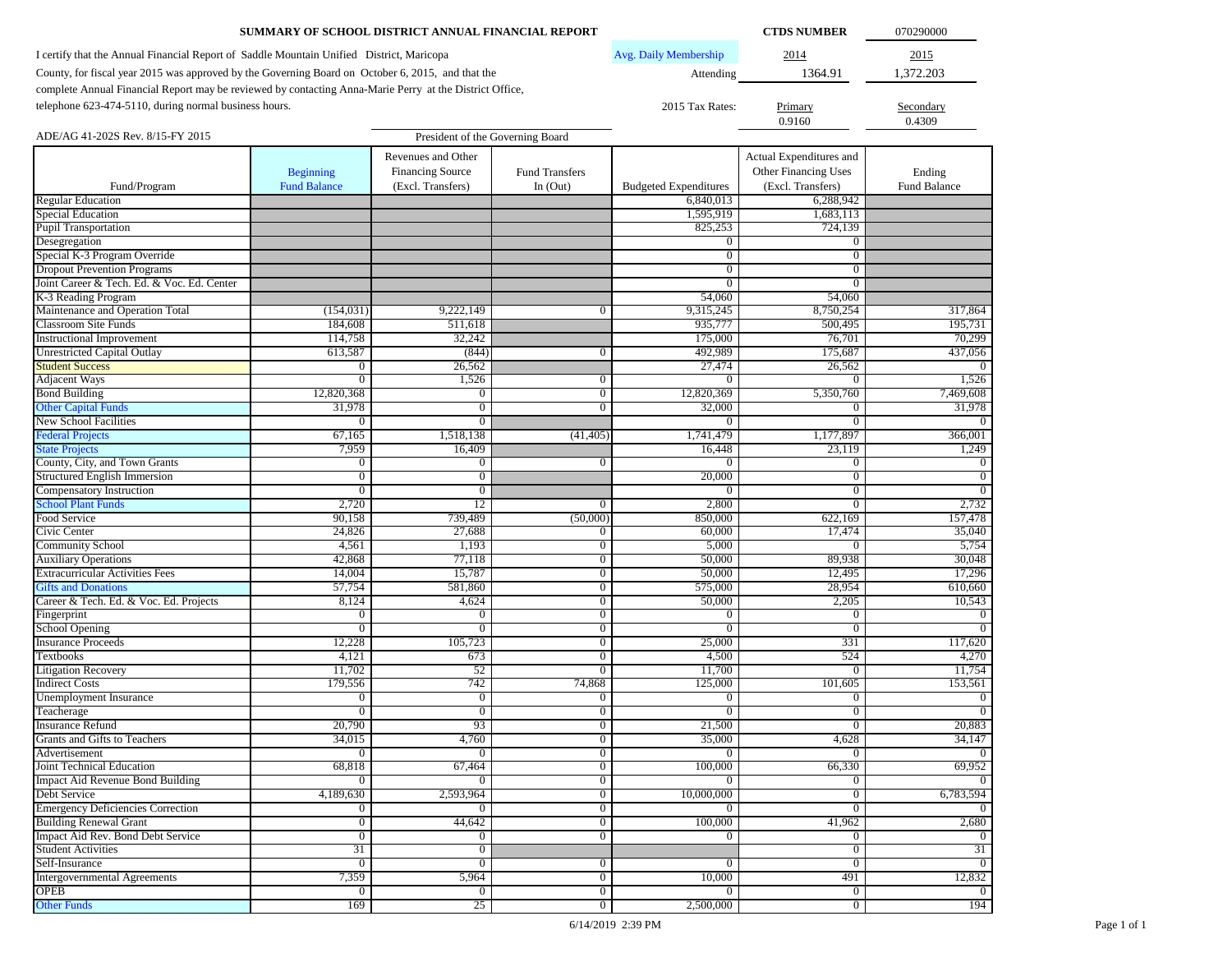**DISTRICT NAME** SADDLE MOUNTAIN UNIFIED DISTR COUNTY Maricopa CTDS NUMBER 070290000

**STATE OF ARIZONA FY 2015**



# **SUPPLEMENT TO SCHOOL DISTRICT ANNUAL FINANCIAL REPORT FOR DISTRICTS THAT INCURRED EXPENDITURES FOR**

# **SPECIAL K-3 PROGRAM OVERRIDE [A.R.S. §15-903(D) and Laws 2010, Ch. 179, §4]**

# **JOINT CAREER AND TECHNICAL EDUCATION AND VOCATIONAL EDUCATION CENTER (A.R.S. §15-910.01)**

# **ENGLISH LANGUAGE LEARNERS (A.R.S. §§15-756.04 and 15-756.11)**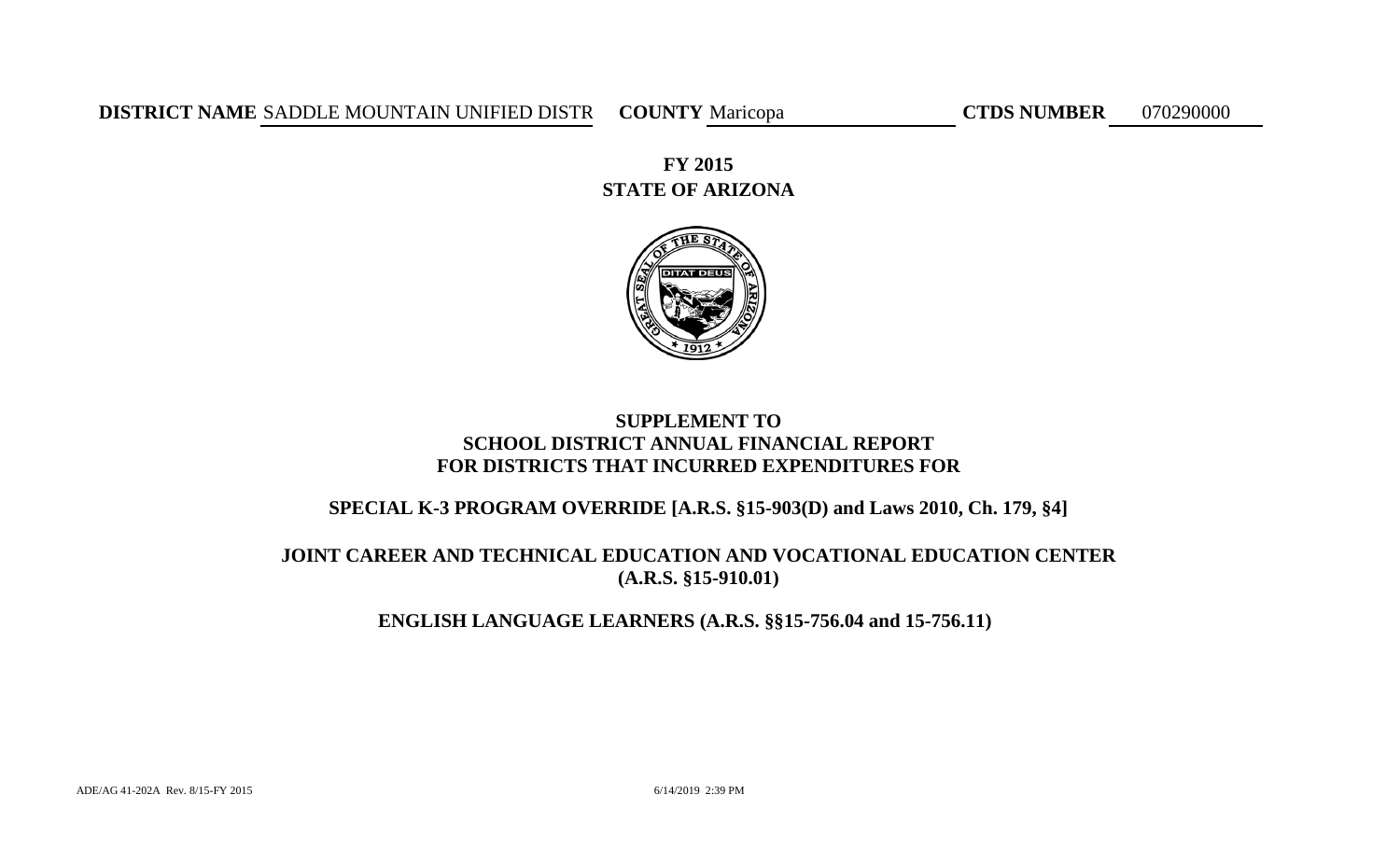**DISTRICT NAME** SADDLE MOUNTAIN UNIFIED DISTRICT #90 **COUNTY** Maricopa **COUNTY** Maricopa **COUNTY** Maricopa **COUNTY** 

**COUNTY** Maricopa

070290000

**MAINTENANCE AND OPERATION FUND (001) EXPENDITURES** 

**FOR SPECIAL K-3 PROGRAM OVERRIDE (PROGRAM 520) AND JOINT CAREER AND TECHNICAL EDUCATION AND VOCATIONAL EDUCATION CENTER (PROGRAM 540)**

|                                                               |     |                  |                              |                                           |                  |                | Totals         |                  |
|---------------------------------------------------------------|-----|------------------|------------------------------|-------------------------------------------|------------------|----------------|----------------|------------------|
| Expenditures                                                  |     | Salaries<br>6100 | Employee<br>Benefits<br>6200 | Purchased<br>Services<br>6300, 6400, 6500 | Supplies<br>6600 | Other<br>6800  | <b>Budget</b>  | Actual           |
| 520 Special K-3 Program Override                              |     |                  |                              |                                           |                  |                |                |                  |
| 1000 Instruction                                              |     |                  |                              |                                           |                  |                | $\theta$       | $0\vert 1$       |
| 2000 Support Services                                         |     |                  |                              |                                           |                  |                |                |                  |
| 2100 Students                                                 |     |                  |                              |                                           |                  |                | $\Omega$       | $0\,12.$         |
| 2200 Instructional Staff                                      |     |                  |                              |                                           |                  |                | $\Omega$       |                  |
| 2300 General Administration                                   |     |                  |                              |                                           |                  |                | $\Omega$       |                  |
| 2400 School Administration                                    |     |                  |                              |                                           |                  |                | $\Omega$       |                  |
| 2500 Central Services                                         |     |                  |                              |                                           |                  |                | $\Omega$       | $0\,$ 6.         |
| 2600 Operation & Maintenance of Plant                         |     |                  |                              |                                           |                  |                | $\theta$       | $\Omega$         |
| 2900 Other                                                    |     |                  |                              |                                           |                  |                | $\Omega$       | $\Omega$<br>-18. |
| 3000 Operation of Noninstructional Services                   |     |                  |                              |                                           |                  |                | $\Omega$       | $0\vert 9$ .     |
| Total (lines 1-9) (must agree with the AFR page 2, line 27)   |     | $\Omega$         | $\Omega$                     | $\Omega$                                  | $\Omega$         |                | $\theta$       | $0 \mid 10.$     |
| 540 Joint Career and Technical Ed. and Vocational Ed. Center  |     |                  |                              |                                           |                  |                |                |                  |
| 1000 Instruction                                              |     |                  |                              |                                           |                  |                | $\Omega$       | $0 \vert 11.$    |
| 2000 Support Services                                         |     |                  |                              |                                           |                  |                |                |                  |
| 2100 Students                                                 |     |                  |                              |                                           |                  |                | $\mathbf{0}$   | $0 \vert 12.$    |
| 2200 Instructional Staff                                      |     |                  |                              |                                           |                  |                | $\theta$       | $0\vert 13$      |
| 2300 General Administration                                   | 14  |                  |                              |                                           |                  |                | $\Omega$       | $0 \vert 14$ .   |
| 2400 School Administration                                    |     |                  |                              |                                           |                  |                | $\Omega$       | 0 15             |
| 2500 Central Services                                         |     |                  |                              |                                           |                  |                | $\theta$       | $0 \vert 16$ .   |
| 2600 Operation & Maintenance of Plant                         | 17  |                  |                              |                                           |                  |                | $\theta$       | $0\vert17$       |
| 2900 Other                                                    |     |                  |                              |                                           |                  |                | $\Omega$       | $0\vert 18$ .    |
| 3000 Operation of Noninstructional Services                   |     |                  |                              |                                           |                  |                | $\overline{0}$ | $0 \vert 19.$    |
| Total (lines 11-19) (must agree with the AFR page 2, line 31) | 20. | $\overline{0}$   | $\Omega$                     | $\mathbf{0}$                              | $\mathbf{0}$     | $\overline{0}$ | $\overline{0}$ | $0\vert 20.$     |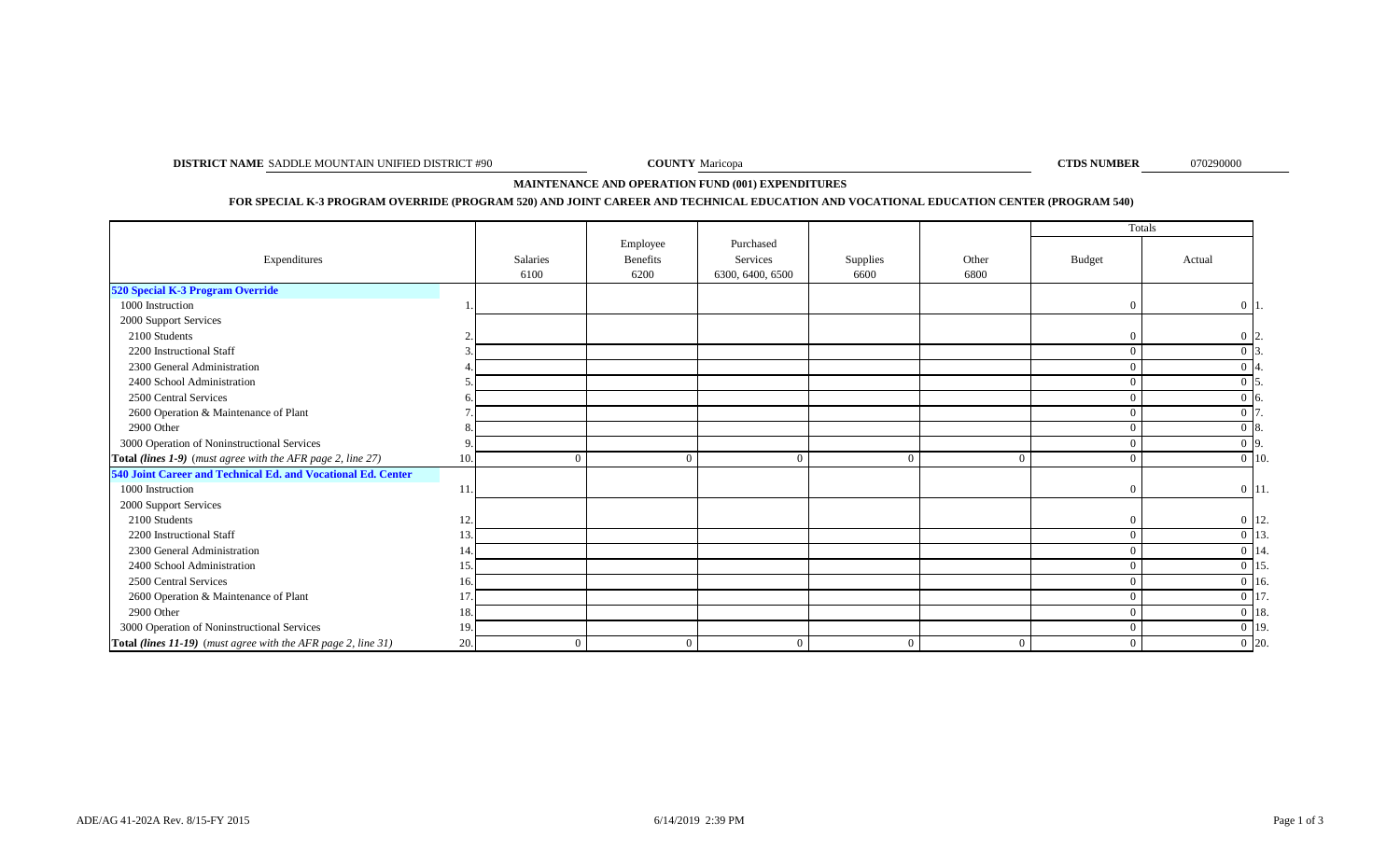#### **SPECIAL K-3 PROGRAM OVERRIDE (PROGRAM 520) AND JOINT CAREER AND TECHNICAL EDUCATION AND VOCATIONAL EDUCATION CENTER (PROGRAM 540) UNRESTRICTED CAPITAL OUTLAY FUND (610) EXPENDITURES FOR**

|                                                          |    |                 |                                                                          |                  |                                          |                              |                                                      | Totals        |                    |
|----------------------------------------------------------|----|-----------------|--------------------------------------------------------------------------|------------------|------------------------------------------|------------------------------|------------------------------------------------------|---------------|--------------------|
| Expenditures                                             |    | Rentals<br>6440 | Library Books,<br>Textbooks, &<br><b>Instructional Aids</b><br>6641-6643 | Property<br>6700 | Redemption<br>of Principal<br>6831, 6832 | Interest<br>6841, 6842, 6850 | All Other<br><b>Object Codes</b><br>(excluding 6900) | <b>Budget</b> | Actual             |
| 520 Special K-3 Program Override                         |    |                 |                                                                          |                  |                                          |                              |                                                      |               |                    |
| 1000 Instruction                                         |    |                 |                                                                          |                  |                                          |                              |                                                      | $\Omega$      | $0\vert 1$         |
| 2000 Support Services                                    |    |                 |                                                                          |                  |                                          |                              |                                                      | $\Omega$      | $0\, 2.$           |
| 3000 Operation of Noninstructional Services              |    |                 |                                                                          |                  |                                          |                              |                                                      | $\Omega$      | 0 <sub>13</sub>    |
| 4000 Facilities Acquisition and Construction             |    |                 |                                                                          |                  |                                          |                              |                                                      | $\Omega$      | $0\,14.$           |
| 5000 Debt Service                                        |    |                 |                                                                          |                  |                                          |                              |                                                      | $^{\circ}$    | 0 15.              |
| Subtotal (lines 1-5)                                     |    |                 |                                                                          |                  |                                          |                              |                                                      | $\Omega$      | $0\vert 6.$        |
| 540 Joint Career & Technical Ed. & Vocational Ed. Center |    |                 |                                                                          |                  |                                          |                              |                                                      |               |                    |
| 1000 Instruction                                         |    |                 |                                                                          |                  |                                          |                              |                                                      |               | $0\vert 7$         |
| 2000 Support Services                                    |    |                 |                                                                          |                  |                                          |                              |                                                      |               | $0\sqrt{8}$ .      |
| 3000 Operation of Noninstructional Services              |    |                 |                                                                          |                  |                                          |                              |                                                      |               | $0$  9.            |
| 4000 Facilities Acquisition and Construction             | 10 |                 |                                                                          |                  |                                          |                              |                                                      |               | $0 \vert 10.$      |
| 5000 Debt Service                                        |    |                 |                                                                          |                  |                                          |                              |                                                      |               | $0 \vert 11.$      |
| Subtotal (lines 7-11)                                    |    |                 |                                                                          |                  |                                          |                              |                                                      |               | $\overline{0}$ 12. |
| <b>TOTAL EXPENDITURES</b>                                |    |                 |                                                                          |                  |                                          |                              |                                                      |               |                    |
| (lines $6$ and $12$ )                                    |    |                 |                                                                          |                  |                                          |                              |                                                      |               | 0 13.              |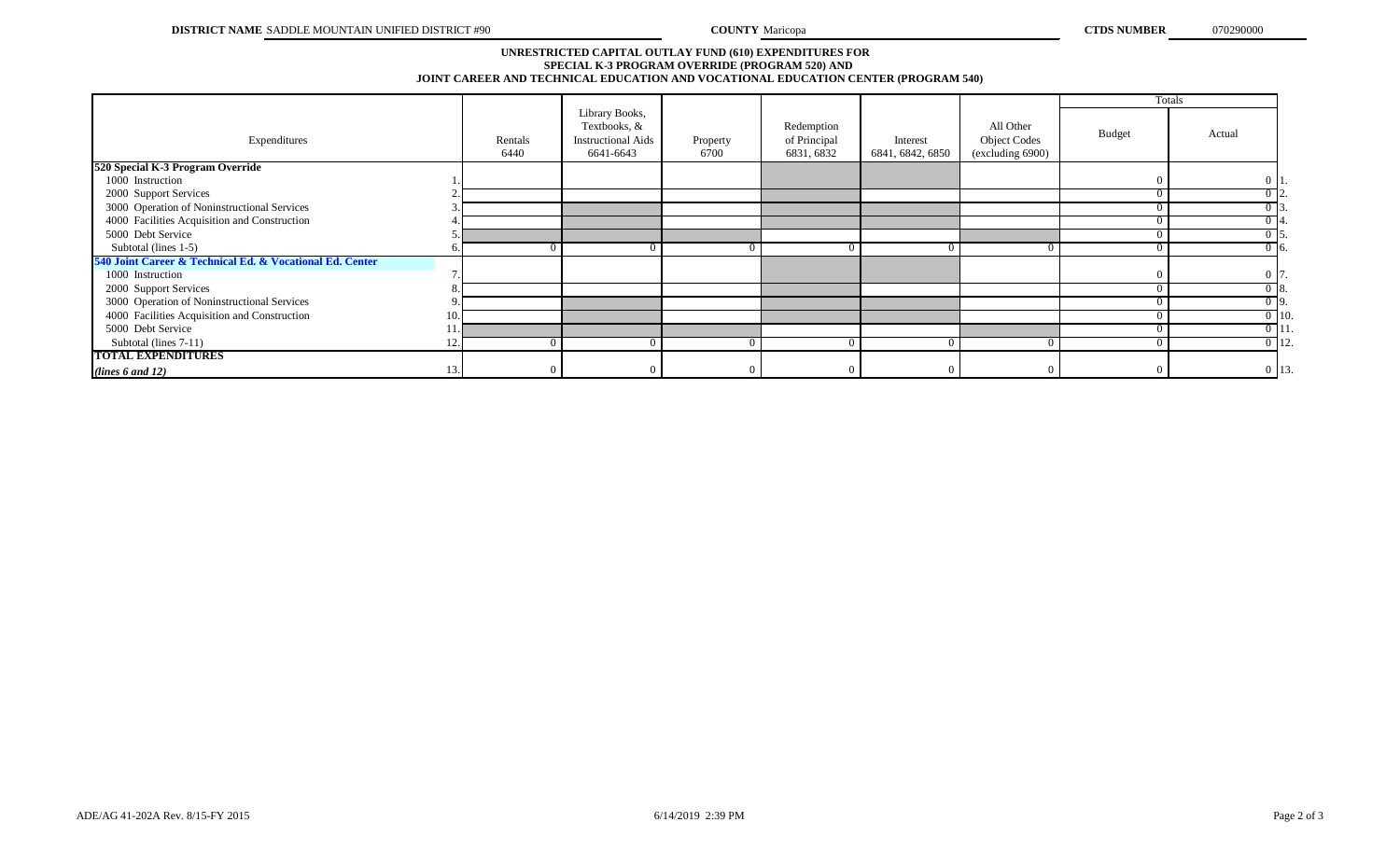#### **STRUCTURED ENGLISH IMMERSION FUND (071) AND COMPENSATORY INSTRUCTION FUND (072)—REVENUES, EXPENDITURES, AND FUND BALANCE ENGLISH LANGUAGE LEARNERS**

|                                                 |           |          |                  |                  | Purchased           |                  |          |               |        | <b>Total Expenditures</b> |          |
|-------------------------------------------------|-----------|----------|------------------|------------------|---------------------|------------------|----------|---------------|--------|---------------------------|----------|
|                                                 | Beginning |          |                  | Employee         | Services            |                  |          |               |        |                           | Ending   |
| Revenue Object Codes/Expenditure Function Codes | Fund      | Actual   | Salaries<br>6100 | Benefits<br>6200 | 6300, 6400,<br>6500 | Supplies<br>6600 | Property | Other<br>6800 | Budget | Actual                    | Fund     |
| <b>Structured English Immersion Fund 071</b>    | Balance   | Revenues |                  |                  |                     |                  | 6700     |               |        |                           | Balance  |
| <b>Revenues</b>                                 |           |          |                  |                  |                     |                  |          |               |        |                           |          |
| 3200 Restricted Revenue from State Sources      |           |          |                  |                  |                     |                  |          |               |        |                           |          |
| 1500 Investment Income                          |           |          |                  |                  |                     |                  |          |               |        |                           |          |
| Total Revenues (lines 1 and 2)                  |           |          |                  |                  |                     |                  |          |               |        |                           |          |
| <b>Expenditures</b>                             |           |          |                  |                  |                     |                  |          |               |        |                           |          |
| 1000 Instruction                                |           |          |                  |                  |                     |                  |          |               | 20,000 |                           |          |
| 2000 Support Services                           |           |          |                  |                  |                     |                  |          |               |        |                           |          |
| 2100 Students                                   |           |          |                  |                  |                     |                  |          |               |        |                           |          |
| 2200 Instructional Staff                        |           |          |                  |                  |                     |                  |          |               |        |                           |          |
| 2300 General Administration                     |           |          |                  |                  |                     |                  |          |               |        |                           |          |
| 2400 School Administration                      |           |          |                  |                  |                     |                  |          |               |        |                           |          |
| 2500 Central Services                           |           |          |                  |                  |                     |                  |          |               |        |                           |          |
| 2600 Operation & Maintenance of Plant           | 10        |          |                  |                  |                     |                  |          |               |        |                           |          |
| 2700 Student Transportation                     | 11        |          |                  |                  |                     |                  |          |               |        |                           |          |
| 2900 Other                                      | 12        |          |                  |                  |                     |                  |          |               |        |                           |          |
| Total (must agree with the AFR page 6, line 3)  | 13.       |          |                  |                  |                     |                  |          |               | 20,000 |                           | $\Omega$ |
| <b>Compensatory Instruction Fund 072</b>        |           |          |                  |                  |                     |                  |          |               |        |                           |          |
| <b>Revenues</b>                                 |           |          |                  |                  |                     |                  |          |               |        |                           |          |
| 3200 Restricted Revenue from State Sources      | 14        |          |                  |                  |                     |                  |          |               |        |                           |          |
| 1500 Investment Income                          | 15        |          |                  |                  |                     |                  |          |               |        |                           |          |
| Total Revenues (lines 14 and 15)                | 16        |          |                  |                  |                     |                  |          |               |        |                           |          |
| <b>Expenditures</b>                             |           |          |                  |                  |                     |                  |          |               |        |                           |          |
| 1000 Instruction                                | 17        |          |                  |                  |                     |                  |          |               |        |                           |          |
| 2000 Support Services                           |           |          |                  |                  |                     |                  |          |               |        |                           |          |
| 2100 Students                                   | 18.       |          |                  |                  |                     |                  |          |               |        |                           | 18.      |
| 2200 Instructional Staff                        | 19.       |          |                  |                  |                     |                  |          |               |        |                           | 19       |
| 2300 General Administration                     | 20.       |          |                  |                  |                     |                  |          |               |        |                           | 20       |
| 2400 School Administration                      | 21        |          |                  |                  |                     |                  |          |               |        |                           |          |
| 2500 Central Services                           | 22        |          |                  |                  |                     |                  |          |               |        |                           |          |
| 2600 Operation & Maintenance of Plant           | 23        |          |                  |                  |                     |                  |          |               |        |                           |          |
| 2700 Student Transportation                     | 24.       |          |                  |                  |                     |                  |          |               |        |                           |          |
| 2900 Other                                      | 25.       |          |                  |                  |                     |                  |          |               |        |                           |          |
| Total (must agree with the AFR page 6, line 4)  | 26.       | $\Omega$ |                  |                  |                     |                  |          |               |        |                           | 0.26     |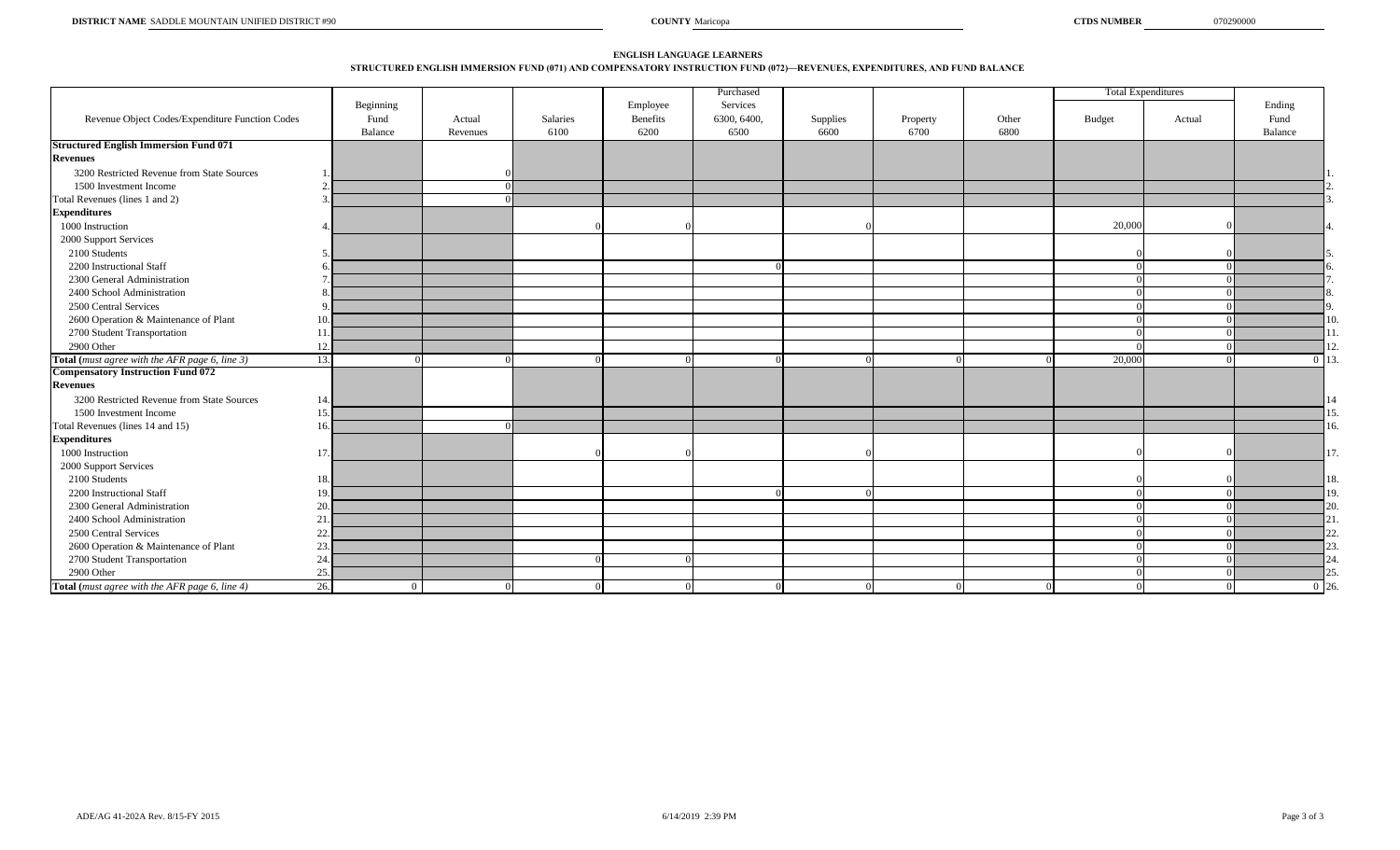| Reference<br>Page              | <b>Instructions</b>                                                                                                                                                                                                                                                                                                                                                                                                                                                                                                                                                                                                                                                                                                 |
|--------------------------------|---------------------------------------------------------------------------------------------------------------------------------------------------------------------------------------------------------------------------------------------------------------------------------------------------------------------------------------------------------------------------------------------------------------------------------------------------------------------------------------------------------------------------------------------------------------------------------------------------------------------------------------------------------------------------------------------------------------------|
| Instructions                   | These instructions are provided to help school districts prepare the annual financial report (AFR).<br>Within the forms, blue font indicates that an instruction is linked to that specific line. An<br>instructions button has also been provided that links to any general instructions or to the first<br>instruction for a page. To return to the related forms after reviewing the instructions, simply<br>click on the form's tab at the bottom of the Excel screen or press the Alt and back arrow<br>keys.                                                                                                                                                                                                  |
| Reconciling                    | All revenues, expenditures, and fund balances presented on the AFR must agree with the district's<br>final accounting records for the year ended June 30, 2015. Before completing the AFR, districts<br>must reconcile their accounting records to the County School Superintendent's (CSS) records after<br>the CSS has reconciled to the County Treasurer. (Districts in the accounting responsibility program<br>must reconcile to the County Treasurer before completing the AFR.) Accrued revenues and<br>expenditures at June 30, 2015, not recorded by the CSS should be identified as reconciling items<br>on the reconciliation and must be included in the revenues and expenditures reported in the AFR. |
| <b>Budget Amounts</b>          | Budget amounts should be taken from the district's most recently revised, adopted FY 2015<br>expenditure budget, which has been submitted to ADE.                                                                                                                                                                                                                                                                                                                                                                                                                                                                                                                                                                   |
|                                | All budget and actual amounts reported throughout the AFR should be rounded to the nearest<br>dollar.                                                                                                                                                                                                                                                                                                                                                                                                                                                                                                                                                                                                               |
|                                | The beginning balance for each fund at July 1, 2014, should agree to the fund's ending balance<br>reported on the AFR for FY 2014, if the ending balance was reported correctly. If the ending<br>balance on the FY 2014 AFR was incorrect for any fund, districts should compute the beginning<br>balance for such funds as follows:                                                                                                                                                                                                                                                                                                                                                                               |
| <b>Beginning Fund Balances</b> | Cash, prepaid, and inventory balances (object codes 0100, 0150, and 0160) at 6/30/14.<br>Plus: Accrued revenues as of $6/30/14$ , received during the 60-day period following $6/30/14$ .<br>Less: Payments made during the 60-day period following 6/30/14, for goods and services received<br>on or before 6/30/14, but not paid for by that date.                                                                                                                                                                                                                                                                                                                                                                |
| Reporting Sub-funds            | Any district using funds for internal management purposes that are not included in the<br>USFR Chart of Accounts should combine revenues and expenditures from those funds into<br>the appropriate bold-level fund for proper reporting on the AFR. For example, if the District<br>uses a sub-fund such as 611 to account for its capital override, that sub-fund's activity should<br>be included in the amounts reported for Fund 610-Unrestricted Capital Outlay.                                                                                                                                                                                                                                               |
|                                | Revenues must include cash receipts through June 30, 2015, and accrued revenues received during<br>the 60-day encumbrance period following fiscal year-end. Examples of accrued revenues are:                                                                                                                                                                                                                                                                                                                                                                                                                                                                                                                       |
| Revenue General                | 1) federal reimbursements received for meals served in FY 2015;<br>2) property taxes collected for levies of prior fiscal years;<br>3) tuition received for students attending the district during FY 2015;<br>4) FY 2015 CSF revenues received;<br>5) FY 2015 state aid apportionment rollover payments made in the beginning of July 2015<br>(FY 2016), pursuant to Laws 2014, Ch. 18, §141.                                                                                                                                                                                                                                                                                                                      |
|                                | In addition, revenues must include any cash receipts of FY 2015 that relate to a prior fiscal year but<br>were not received in the prior year's encumbrance period; such as, FY 2014 Statewide recalculation<br>adjustments made in October 2014, as described in School Finance Memorandum 15-018.                                                                                                                                                                                                                                                                                                                                                                                                                 |
| <b>Expenditure General</b>     | Expenditures must include cash disbursements through June 30, 2015, and payments made after<br>fiscal year-end, but prior to August 30, 2015, for goods and services received on or before<br>June 30, 2015.                                                                                                                                                                                                                                                                                                                                                                                                                                                                                                        |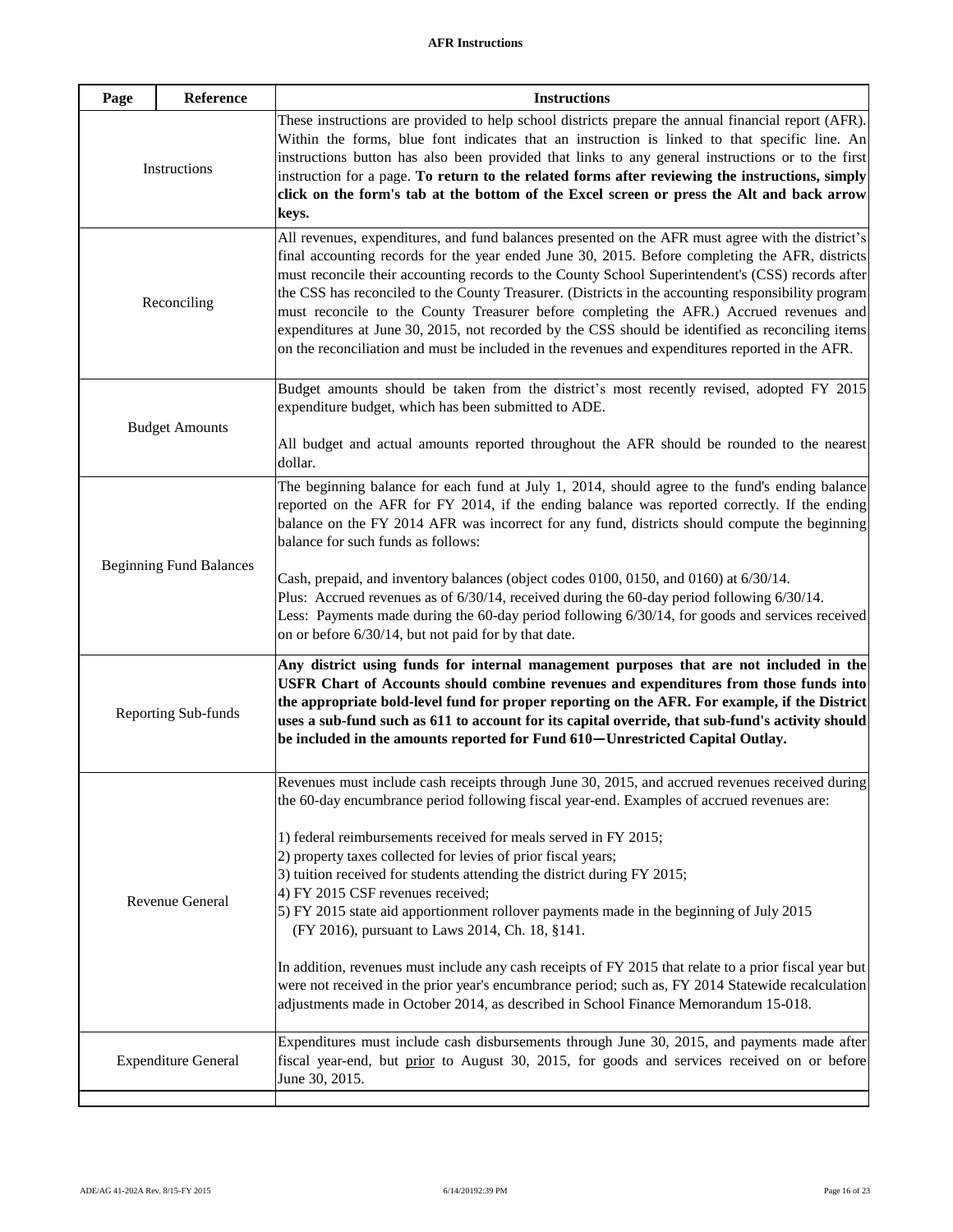| Page           | Reference                                    | <b>Instructions</b>                                                                                                                                                                                                                                                                                                                                                                                                                                     |
|----------------|----------------------------------------------|---------------------------------------------------------------------------------------------------------------------------------------------------------------------------------------------------------------------------------------------------------------------------------------------------------------------------------------------------------------------------------------------------------------------------------------------------------|
| Cover          | Name, County,<br><b>CTDS</b> Number          | The district name, county, and CTDS number should be entered on the cover page of the AFR. The<br>CTDS number should not contain any slashes, dashes, etc., and must be exactly nine digits. Zeros<br>should be entered to fill the School portion of the number on the cover page. This information will<br>be automatically transferred to other sheets in the file.                                                                                  |
| Cover          | Alert                                        | An Alert will appear on the Cover of the AFR when commonly missed areas of the AFR are not<br>completed. The Alert will disappear as the related areas of the AFR are completed. Districts should<br>complete all areas of the AFR that apply to their district operations, whether or not an item is listed<br>in the Alert. This Alert does not replace the need for a separate district employee to review the<br>AFR for accuracy and completeness. |
| $\mathbf{1}$   | Footnotes 1 and 3                            | The beginning and ending fund balances for the M&O Fund should include the amount of the<br>M&O Fund revolving account cash balance at July 1, 2014, and June 30, 2015, respectively. The<br>revolving account balances should also be recorded in the spaces provided in footnotes (1) and (3).                                                                                                                                                        |
| $\mathbf{1}$   | Lines 5 through 16                           | Districts charging tuition for full-day kindergarten or preschool programs should not record such<br>revenues in the M&O or UCO funds. These tuition revenues should be recorded in the Community<br>School Fund (520) on page 6 of the AFR.                                                                                                                                                                                                            |
| $\mathbf{1}$   | Lines 25 and 26                              | The amounts reported on these lines (from the district's accounting records) should be compared to<br>the total state equalization assistance and total additional state aid amounts shown on the most<br>recent, ADE report, APOR 64-1. Reconciling these amounts to the APOR reports will help<br>districts ensure that all appropriate revenues are included in the correct FY's accounting records.                                                 |
| 1              | Line 29                                      | Do not include Federal Impact Aid revenues received on this line. These revenues should be<br>reported in Fund 378 on page 5. See line 39 for instructions for reporting transfers from the Impact<br>Aid Fund.                                                                                                                                                                                                                                         |
| $\mathbf{1}$   | Line 39                                      | This line should include Impact Aid monies transferred to the M&O Fund. Impact Aid revenues<br>should be recorded in the Impact Aid Fund, but may be transferred to the M&O fund to provide<br>cash for the difference between the Transportation Revenue Control Limit and Transportation<br>Support Level or to reduce or eliminate the amount levied as property taxes.                                                                              |
| $\mathbf{1}$   | Line 42                                      | Total expenditures for the M&O and UCO Funds are pulled from page 2, line 33 and page 4, line<br>10, respectively. Expenditures must be entered for the Adjacent Ways and Debt Service<br>Funds here and on page 6, line 26 and line 36, respectively.                                                                                                                                                                                                  |
| $\overline{2}$ | Lines 12 and 13                              | Program 630 and Programs 700, 800, 900 budget amounts were reported in total on the FY 2015<br>expenditure budget; however, they should be presented separately for AFR purposes. Formulas<br>are not included to pull amounts from the Expenditure Budget, therefore, budgeted amounts<br>for these lines must be entered manually.                                                                                                                    |
| 3              | General                                      | Expenditures coded during the fiscal year to any of the individual Classroom Site Funds (011-013)<br>that would have caused the district to exceed the Classroom Site Fund Budget Limit or the<br>appropriate percentage allocation for the individual fund should be reclassified to the M&O or<br>other appropriate fund before the AFR is completed.                                                                                                 |
| 4              | <b>UCO</b> Override<br>Line 1                | Enter the actual expenditure amounts from any Unrestricted Capital Outlay Override authorized by<br>A.R.S. §15-481. Amounts included on line 1 must also be included on lines 2-9, as appropriate.                                                                                                                                                                                                                                                      |
| $\overline{4}$ | <b>UCO</b> Fund<br>Expenditures<br>Lines 2-9 | Enter all expenditures from the UCO Fund including Special K-3 Program Override and Joint<br>Career and Technical Education and Vocational Education Center, as reported on the Supplement,<br>page 2, and Desegregation, as reported on the Desegregation Supplement-Districtwide, page 3.                                                                                                                                                             |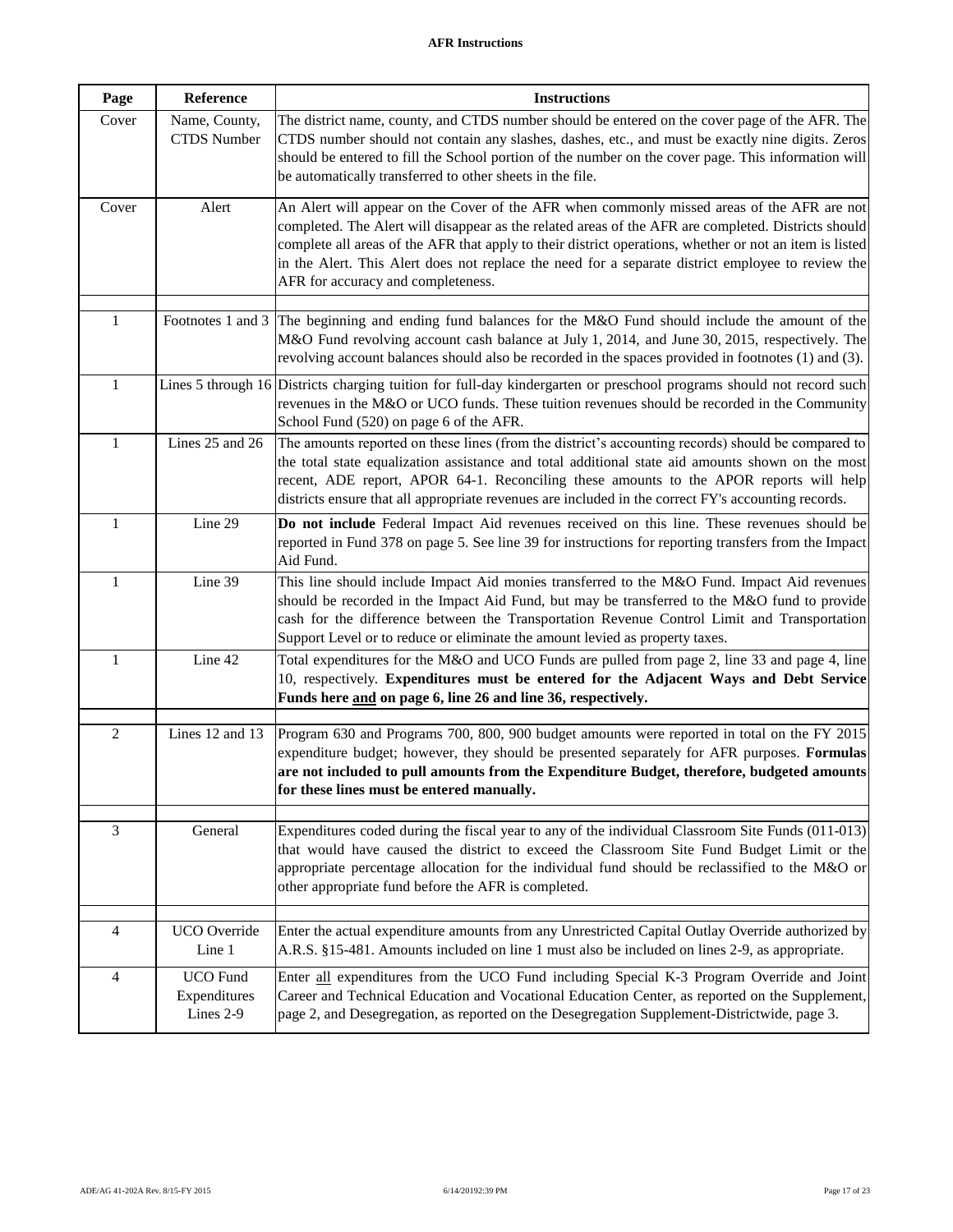| Page                     | Reference                                                                                       | <b>Instructions</b>                                                                                                                                                                                                                                                                                                                                                                                                                                                                                                                                                                                                                                                                                                                                                                                                                                                                                         |
|--------------------------|-------------------------------------------------------------------------------------------------|-------------------------------------------------------------------------------------------------------------------------------------------------------------------------------------------------------------------------------------------------------------------------------------------------------------------------------------------------------------------------------------------------------------------------------------------------------------------------------------------------------------------------------------------------------------------------------------------------------------------------------------------------------------------------------------------------------------------------------------------------------------------------------------------------------------------------------------------------------------------------------------------------------------|
| 4                        | Other<br>Funds-Required<br>Capital<br><b>Expenditure Detail</b><br>for Funds 610,<br>630, & 695 | In accordance with A.R.S. §15-904(B), detailed budgeted and actual expenditures from the UCO<br>(610), Bond Building (630), and New School Facilities Funds (695) must be reported for the object<br>codes listed. This may not include all expenditures of these funds. Total expenditures for the UCO<br>Fund are included in the table above, and total expenditures for each of the remaining funds will<br>be included in the Other Funds table on page 6. In addition, these detailed expenditures must be<br>separately reported as new construction or renovation. If the designation of new construction or<br>renovation does not apply to a particular expenditure reported on lines 1-10, the amount should be<br>reported as "Other." Therefore, the total budgeted and actual expenditures for each fund reported<br>on line 11 must agree to the total amounts reported on line 15, by fund. |
| $\overline{\mathcal{L}}$ | New construction<br>cost per square<br>foot                                                     | Report the cost per square foot for new construction projects in progress or completed during the<br>fiscal year for Funds 610, 630, and 695. For projects still in progress at year-end, districts should<br>calculate the cost per square foot by dividing the anticipated total cost of all projects upon<br>completion by the <i>anticipated</i> total square footage of all projects upon completion. For projects<br>that were completed during the fiscal year, districts should calculate the cost per square foot by<br>dividing the total actual cost of all projects upon completion by the total actual square footage of<br>all projects.                                                                                                                                                                                                                                                      |
| $\overline{\mathcal{L}}$ | Capital Assets,<br>Lines 1-3                                                                    | Enter the total costs (before depreciation), by asset classification, for all assets recorded on the<br>capital assets list as of June 30, 2015. Assets with costs below \$5,000 should not be included on<br>the capital assets list or in amounts reported here unless the district's governing board has<br>established a capitalization threshold of less than \$5,000. Do not include stewardship list items in<br>these amounts.                                                                                                                                                                                                                                                                                                                                                                                                                                                                      |
| $\overline{\mathbf{4}}$  | Capital Assets,<br>Line 4                                                                       | Enter the total cost of construction in progress as of June 30, 2015. This amount will not appear on<br>the capital assets list as of June 30, 2015, as these amounts are not recorded on the list until the<br>project(s) is completed.                                                                                                                                                                                                                                                                                                                                                                                                                                                                                                                                                                                                                                                                    |
| 5                        | <b>Fund Transfers</b><br>In $(Out)$<br>5200, 6910 &<br>6930                                     | Transfer amounts should not be included in the revenue or expenditures columns. Transfers-<br>out (object codes 6910 & 6930) must be entered as negative numbers (with a minus) on this<br>page.                                                                                                                                                                                                                                                                                                                                                                                                                                                                                                                                                                                                                                                                                                            |
| 6                        | <b>Student Success</b><br>Fund                                                                  | All districts that received Student Success Fund monies in FY 2015 should report beginning fund<br>balance, revenues, expenditures, and ending fund balance of such monies in this table.                                                                                                                                                                                                                                                                                                                                                                                                                                                                                                                                                                                                                                                                                                                   |
| 6                        | Other<br>Funds-Bond<br><b>Building and New</b><br><b>School Facilities</b><br>Lines 27 & 35     | Actual expenditures for the Bond Building (630) and New School Facilities (695) Funds should<br>include all expenditures reported on page 4 for the required capital expenditure detail and any<br>other expenditures from these funds.                                                                                                                                                                                                                                                                                                                                                                                                                                                                                                                                                                                                                                                                     |
| 6                        | <b>Fund Transfers</b><br>In $(Out)$<br>5200 (6930)                                              | Transfer amounts should not be included in the revenue or expenditures columns. Transfers-<br>out (object code 6930) must be entered as negative numbers (with a minus) on this page.                                                                                                                                                                                                                                                                                                                                                                                                                                                                                                                                                                                                                                                                                                                       |
| 6                        | <b>Internal Service</b><br>Funds-IGAs<br>Line 2                                                 | If fund numbers other than 955 are used for Intergovernmental Agreements, include activity from<br>all intergovernmental agreement funds on this line.                                                                                                                                                                                                                                                                                                                                                                                                                                                                                                                                                                                                                                                                                                                                                      |
| $\tau$                   | General                                                                                         | Page 7 includes several sections that are independent from one another and serve separate<br>purposes. Be sure to read any instructions available for each individual section, as some<br>expenditures may be reported in more than one section.                                                                                                                                                                                                                                                                                                                                                                                                                                                                                                                                                                                                                                                            |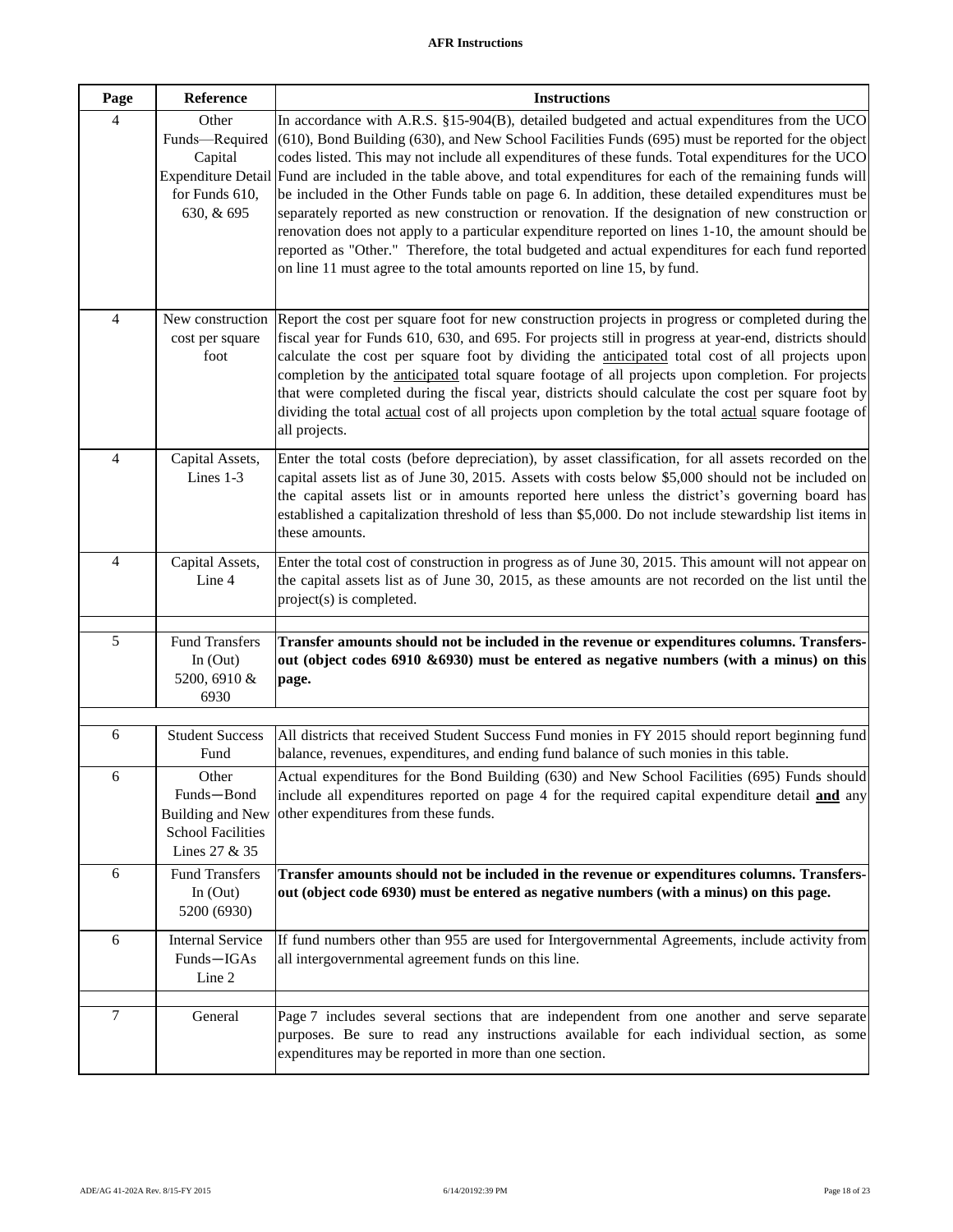| Page             | Reference                                                                                                                                | <b>Instructions</b>                                                                                                                                                                                                                                                                                                                                                                                                                                                                                                                                                                                                                                                                                                                                                                                                                                                                                                                                                                                                                                                                                                                                                                                                                                                                                                                                                                                                                                                                                                                                                                                                                                            |
|------------------|------------------------------------------------------------------------------------------------------------------------------------------|----------------------------------------------------------------------------------------------------------------------------------------------------------------------------------------------------------------------------------------------------------------------------------------------------------------------------------------------------------------------------------------------------------------------------------------------------------------------------------------------------------------------------------------------------------------------------------------------------------------------------------------------------------------------------------------------------------------------------------------------------------------------------------------------------------------------------------------------------------------------------------------------------------------------------------------------------------------------------------------------------------------------------------------------------------------------------------------------------------------------------------------------------------------------------------------------------------------------------------------------------------------------------------------------------------------------------------------------------------------------------------------------------------------------------------------------------------------------------------------------------------------------------------------------------------------------------------------------------------------------------------------------------------------|
| 7                | Section B-<br>Liabilities in<br>Excess of the<br><b>Budget</b>                                                                           | If the actual expenditures incurred in excess of the budget were less than the amount approved by<br>the county, include only the actual expenditures incurred in excess of the budget in this section,<br>not the amount approved by the county.                                                                                                                                                                                                                                                                                                                                                                                                                                                                                                                                                                                                                                                                                                                                                                                                                                                                                                                                                                                                                                                                                                                                                                                                                                                                                                                                                                                                              |
| $\tau$           | Section C-<br>Current<br>Expenditures by<br>Category                                                                                     | A.R.S. §15-255 requires the Superintendent of Public Instruction's Annual Report to include total<br>current expenditures per pupil and separate per pupil amounts by type of district for (1) classroom<br>instruction excluding classroom supplies, (2) classroom supplies, (3) district and school<br>administration, (4) support services—students, and (5) all other support services and operations.<br>ADE will calculate the "per pupil" amounts based on the total current expenditures reported on<br>lines 1 through 5 in this section.                                                                                                                                                                                                                                                                                                                                                                                                                                                                                                                                                                                                                                                                                                                                                                                                                                                                                                                                                                                                                                                                                                             |
|                  |                                                                                                                                          | Current expenditures include expenditures from all funds for elementary and secondary education<br>(e.g., M&O, CSF, Auxiliary Operations, Extracurricular Activities Tax Credit, most federal and<br>state projects, etc., for PSD-12). Current expenditures do not include expenditures for tuition paid<br>to other Arizona school districts, land and improvements, buildings and improvements, furniture,<br>equipment, technology, vehicles, Internal Service Fund operations, Community School Fund<br>operations, debt retirement, student activities, and non-PSD-12 school programs appropriately<br>recorded in Program Codes 700, 800, and 900 (e.g., adult/continuing education, community<br>college education, community services, and day care centers).                                                                                                                                                                                                                                                                                                                                                                                                                                                                                                                                                                                                                                                                                                                                                                                                                                                                                        |
| $\boldsymbol{7}$ | Section<br>F-Rewards,<br>Discounts,<br>Incentives, and<br>Other Financial<br>Considerations<br>Received from<br>Credit Card<br>Companies | A.R.S. §35-391 requires districts to report the amount of any reward, discount, incentive or other<br>financial consideration received as a result of making payments to vendors with a credit card. For<br>this requirement, credit card is defined as:<br>(a) Any instrument or device, whether known as a credit card, charge card, credit plate, courtesy<br>card or identification card or by any other name, issued with or without a fee by an issuer for the<br>use of the cardholder in obtaining money, goods, services or anything else of value, either on credit<br>or in possession or in consideration of an undertaking or guaranty by the issuer of the payment of a<br>check drawn by the cardholder, on a promise to pay in part or in full at a future time, whether or<br>not all or any part of the indebtedness represented by this promise to make deferred payment is<br>secured or unsecured.<br>(b) Any debit card, electronic benefit transfer card or other access instrument or device, other than<br>a check that is signed by the holder or other authorized signatory on the deposit account, that<br>draws monies from a deposit account in order to obtain money, goods, services or anything else of<br>value.<br>(c) Any stored value card, smart card or other instrument or device that enables a person to obtain<br>goods, services or anything else of value through the use of value stored on the instrument or<br>device.<br>(d) The number assigned to an instrument or device described in subdivision (a), (b) or (c) of this<br>paragraph even if the physical instrument or device is not used or presented. |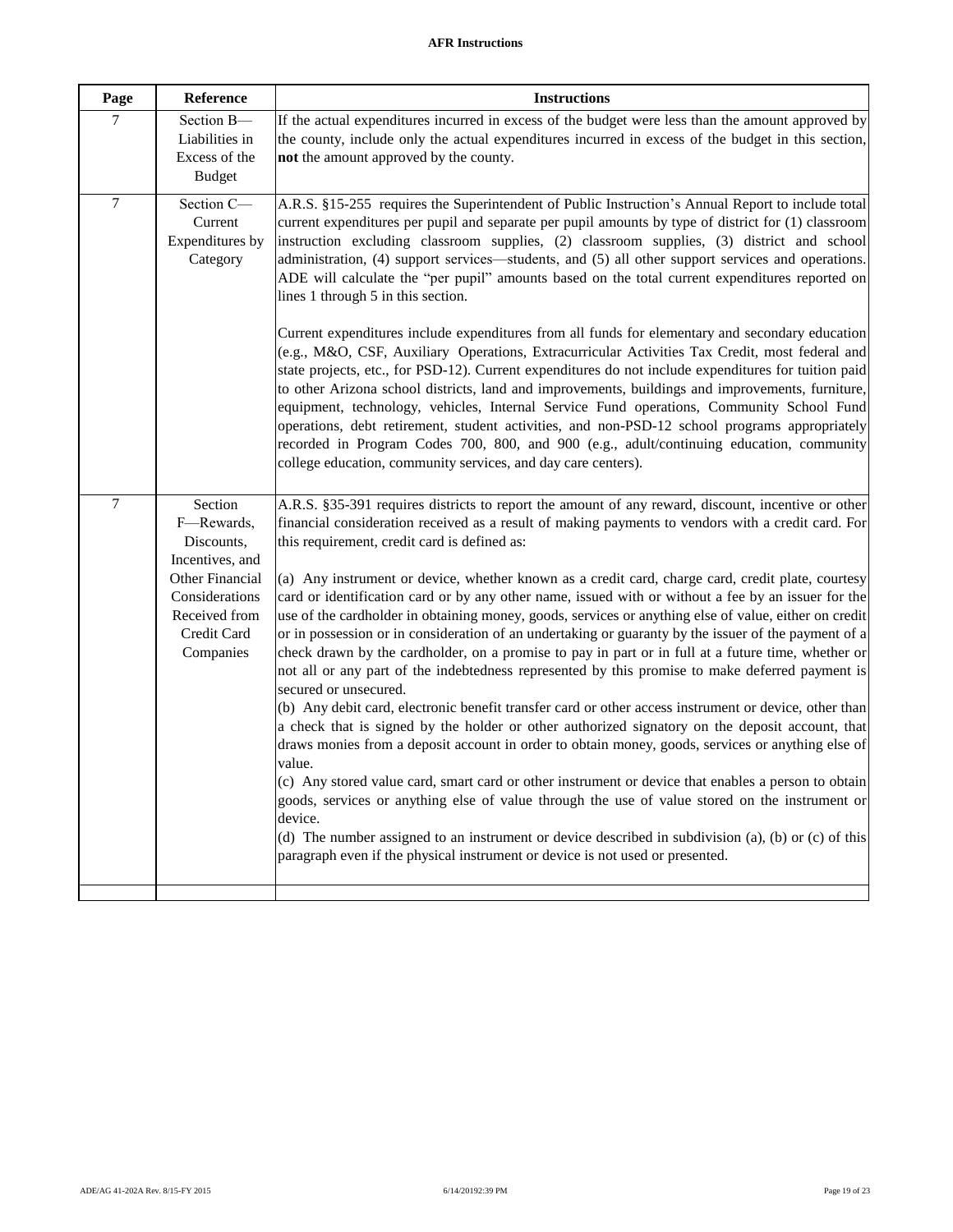#### **AFR Instructions**

| Page    | Reference                                                      | <b>Instructions</b>                                                                                                                                                                                                                                                                                                                                                                                                                                                                                                                                                                                                                                                                                                                                              |
|---------|----------------------------------------------------------------|------------------------------------------------------------------------------------------------------------------------------------------------------------------------------------------------------------------------------------------------------------------------------------------------------------------------------------------------------------------------------------------------------------------------------------------------------------------------------------------------------------------------------------------------------------------------------------------------------------------------------------------------------------------------------------------------------------------------------------------------------------------|
| $\,8\,$ | Section B-M&O<br>Fund Special<br>Education<br>Programs by Type | Report all M&O Fund monies spent for special education (Program 200) operational expenditures<br>in the Actual column. The actual amounts allocated to individual programs should be calculated by<br>the same method used to allocate individual program costs to the budget. Documentation<br>supporting the cost allocation method should be retained at the district and should include the<br>reasoning behind the allocation, a list of the programs, the number of teachers and students by<br>program, and all computation work sheets.<br>Amounts reported on lines 1-14 are used by ADE in the IDEA maintenance of effort                                                                                                                              |
|         |                                                                | calculations for special education programs for students with disabilities and impairments.<br>State statute also includes the programs listed on lines 16-21 in the M&O Fund Special Education<br>Subsection for budgetary purposes. Therefore, the total expenditures for all of these programs on<br>line 22 must agree to the total M&O Fund, Program 200 expenditures reported on page 2.                                                                                                                                                                                                                                                                                                                                                                   |
|         |                                                                | This information will assist ADE in requesting additional information on decreases in total<br>spending that cause the appearance of failure to maintain effort. If you have questions about<br>completing this section, please contact ADE 's Exceptional Student Services (ESS)—Funding &<br>Finance at (602) 542-3851 or at the email below:<br>essfunding@azed.gov                                                                                                                                                                                                                                                                                                                                                                                           |
| 8       | Section D-<br>Expenditures for<br><b>Audit Services</b>        | Do not include the costs of non-audit services such as consulting and application fees paid for<br>submission of district's Comprehensive Annual Financial Report to ASBO and GFOA for<br>certification or fees for preparation of the Meritorious Budget Award application to ASBO in the<br>nonfederal or federal audit services actual expenditures in this section.                                                                                                                                                                                                                                                                                                                                                                                          |
|         |                                                                | On Line D.1, enter the actual M&O Fund expenditures paid in FY 2015 related to nonfederal<br>program and compliance audits.<br>On Line D.2, enter the total actual federal audit service expenditures paid in FY 2015 from all                                                                                                                                                                                                                                                                                                                                                                                                                                                                                                                                   |
|         |                                                                | <u>funds.</u>                                                                                                                                                                                                                                                                                                                                                                                                                                                                                                                                                                                                                                                                                                                                                    |
| $\,8\,$ | Sections F and G                                               | Do not report expenditures for the Performance Pay Component of the Classroom Site Fund or the<br>Instructional Improvement Fund on these lines.                                                                                                                                                                                                                                                                                                                                                                                                                                                                                                                                                                                                                 |
| $\,8\,$ | Section<br>H-Tuition                                           | Districts should use this table to report expenditures for all tuition object codes, 6561 through<br>6569, based on paid tuition invoices, including amounts paid for operations, capital, and debt<br>related billing.                                                                                                                                                                                                                                                                                                                                                                                                                                                                                                                                          |
|         |                                                                | -Type 03 districts should fill in lines 1 through 4 and 7 through 9, as applicable.                                                                                                                                                                                                                                                                                                                                                                                                                                                                                                                                                                                                                                                                              |
|         |                                                                | -All Districts, other than Type 03 districts, should fill in lines 5 through 9, as applicable.                                                                                                                                                                                                                                                                                                                                                                                                                                                                                                                                                                                                                                                                   |
| 9       | General                                                        | The information included on this page will be used by ADE to complete the National Public<br>Education Financial Survey (NPEFS) issued by the National Center for Education Statistics. Data<br>from NPEFS is used to calculate a state per pupil expenditure amount that is used in the formula<br>for allocating a number of federal program funds to states and school districts, including: Title I,<br>Impact Aid, and Indian Education. Other programs make use of state per pupil expenditure data<br>indirectly because their allocation formulas are based, in whole, or in part, on state Title I<br>allocations. The NPEFS data is also used by researchers and government policymakers to address<br>important education policy and research issues. |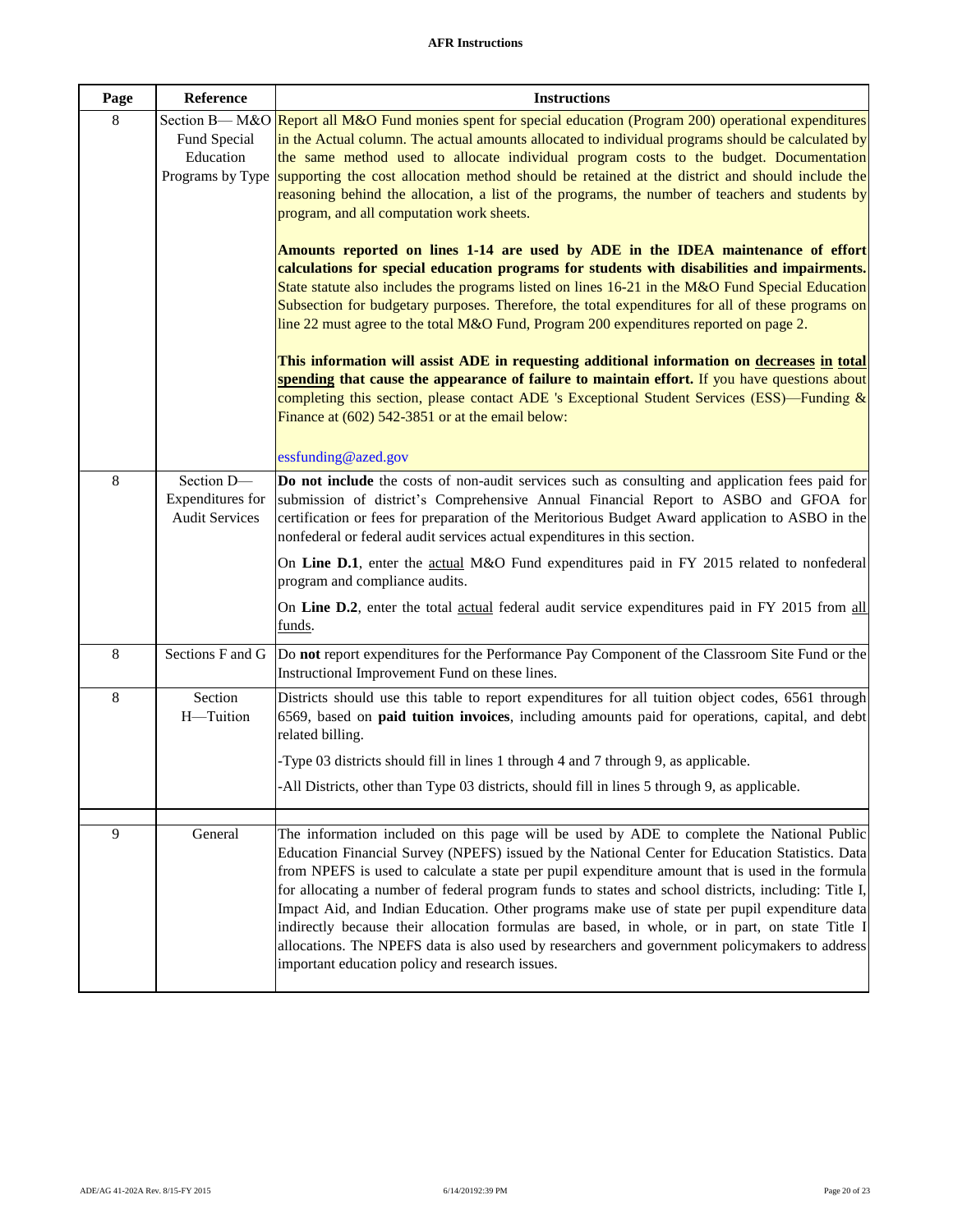| Page                 | Reference                                               | <b>Instructions</b>                                                                                                                                                                                                                                                                                                                                                                                                                                                                                                                                                                                                                                                                                                                                                        |
|----------------------|---------------------------------------------------------|----------------------------------------------------------------------------------------------------------------------------------------------------------------------------------------------------------------------------------------------------------------------------------------------------------------------------------------------------------------------------------------------------------------------------------------------------------------------------------------------------------------------------------------------------------------------------------------------------------------------------------------------------------------------------------------------------------------------------------------------------------------------------|
| 9                    | Additional<br>Information for<br><b>NPEFS</b> Reporting | Report all expenditures from funds 020 through 799. The total expenditures included on line 15<br>should be used as a check figure against the total expenditures for these funds in the districts'<br>accounting records.                                                                                                                                                                                                                                                                                                                                                                                                                                                                                                                                                 |
|                      |                                                         | Do not include expenditures from Funds 001, 011, 012, and 013, as detailed information for<br>NPEFS reporting for those funds will be obtained by ADE from pages 2 and 3 of the AFR. In<br>addition, do not include expenditures from Funds 800 and above as they are fiduciary (trust and<br>agency) or proprietary (enterprise and internal service) funds and are not reported in the NPEFS.                                                                                                                                                                                                                                                                                                                                                                            |
| 9                    | Programs 700-900<br><b>Expenditure Detail</b>           | The total expenditures reported in this table for programs 700-900 should agree to the total<br>expenditures reported in the "Programs 700-900" column in the table above.                                                                                                                                                                                                                                                                                                                                                                                                                                                                                                                                                                                                 |
| $\overline{9}$       | Property Detail for<br>Function 4000                    | The total expenditures reported in this table should agree to function 4000 expenditures reported<br>on line 13 for the "Property" column in the table above.                                                                                                                                                                                                                                                                                                                                                                                                                                                                                                                                                                                                              |
| 9                    | <b>Teacher Salaries</b><br>Lines $1-5$                  | Report base salaries (including CSF Performance Pay and Career Ladder addenda), overtime, and<br>additional compensation paid to certified teachers, certified substitute teachers, and contract<br>teachers from all funds for the specified programs. Do not include salaries paid to instructional<br>aides or assistants or any noncertified teachers. If a teacher is paid from more than one program,<br>allocate the salary based on the amount of time instructing in each program.<br>If the district has used the optional object codes in the Chart of Accounts for teachers and<br>substitute teachers, amounts for certified teachers should be recorded in object code 6112 and<br>amounts for certified substitutes should be recorded in object code 6113. |
| 9                    | Other Items-<br>Textbooks<br>Line 6                     | Report expenditures for textbooks, periodicals, and other print medium used for classroom<br>instruction. Do not include expenditures relating to on-line texts or tools.                                                                                                                                                                                                                                                                                                                                                                                                                                                                                                                                                                                                  |
| Summary              | General                                                 | The Summary condenses the information in the AFR for more economical publication. Most<br>information in the Summary automatically pulls from the AFR, so the AFR should be completed<br>before the Summary.                                                                                                                                                                                                                                                                                                                                                                                                                                                                                                                                                               |
| Summary              | ADM                                                     | Obtain total Attending ADM for FY 2014 and FY 2015 from ADE's ADM Attending Summary<br>reports (ADMS 45-2), available on ADE's Web site at the link below:                                                                                                                                                                                                                                                                                                                                                                                                                                                                                                                                                                                                                 |
| Summary              | Other Capital                                           | www.ade.az.gov/districts<br>Record the total of Funds 660 and 665 as reported on AFR page 6, Other Funds, lines 31 and 32.                                                                                                                                                                                                                                                                                                                                                                                                                                                                                                                                                                                                                                                 |
|                      | Funds                                                   |                                                                                                                                                                                                                                                                                                                                                                                                                                                                                                                                                                                                                                                                                                                                                                            |
| Summary              | <b>Federal Projects</b>                                 | Record the total of Funds 100-399 as reported on AFR page 5, Federal Projects, line 18.                                                                                                                                                                                                                                                                                                                                                                                                                                                                                                                                                                                                                                                                                    |
| Summary              | <b>State Projects</b>                                   | Record the total of Funds 400-499 as reported on AFR page 5, State Projects, line 28.                                                                                                                                                                                                                                                                                                                                                                                                                                                                                                                                                                                                                                                                                      |
| Summary              | School Plant<br>Funds                                   | Record the combined totals of School Plant Funds 500, 505, 506, and 640 as reported on AFR<br>page 6, Other Funds, lines 5 through 7, and 29.                                                                                                                                                                                                                                                                                                                                                                                                                                                                                                                                                                                                                              |
| Summary              | Gifts and<br>Donations                                  | Record the combined total of Funds 530 and 650, as reported on AFR page 6, Other Funds, lines<br>12 and 30.                                                                                                                                                                                                                                                                                                                                                                                                                                                                                                                                                                                                                                                                |
| Summary              | Other Funds                                             | Record the combined total of the Other Funds on AFR page 6, line 39 and the other Internal<br>Service Funds on AFR page 6, line 4.                                                                                                                                                                                                                                                                                                                                                                                                                                                                                                                                                                                                                                         |
| Supplement<br>Page 1 | Program 520<br>Special K-3<br>Program Overrides         | Report M&O Fund expenditures of Special K-3 Program Overrides approved by voters before<br>November 24, 2009, on lines 1-9.<br>Do not include expenditures from any Special Program Override approved pursuant to A.R.S. §15-<br>482 for preschool children with disabilities and students enrolled in kindergarten through grade 12.<br>Those override expenditures should be included on the applicable lines for the M&O Fund on page<br>2 of the AFR.                                                                                                                                                                                                                                                                                                                  |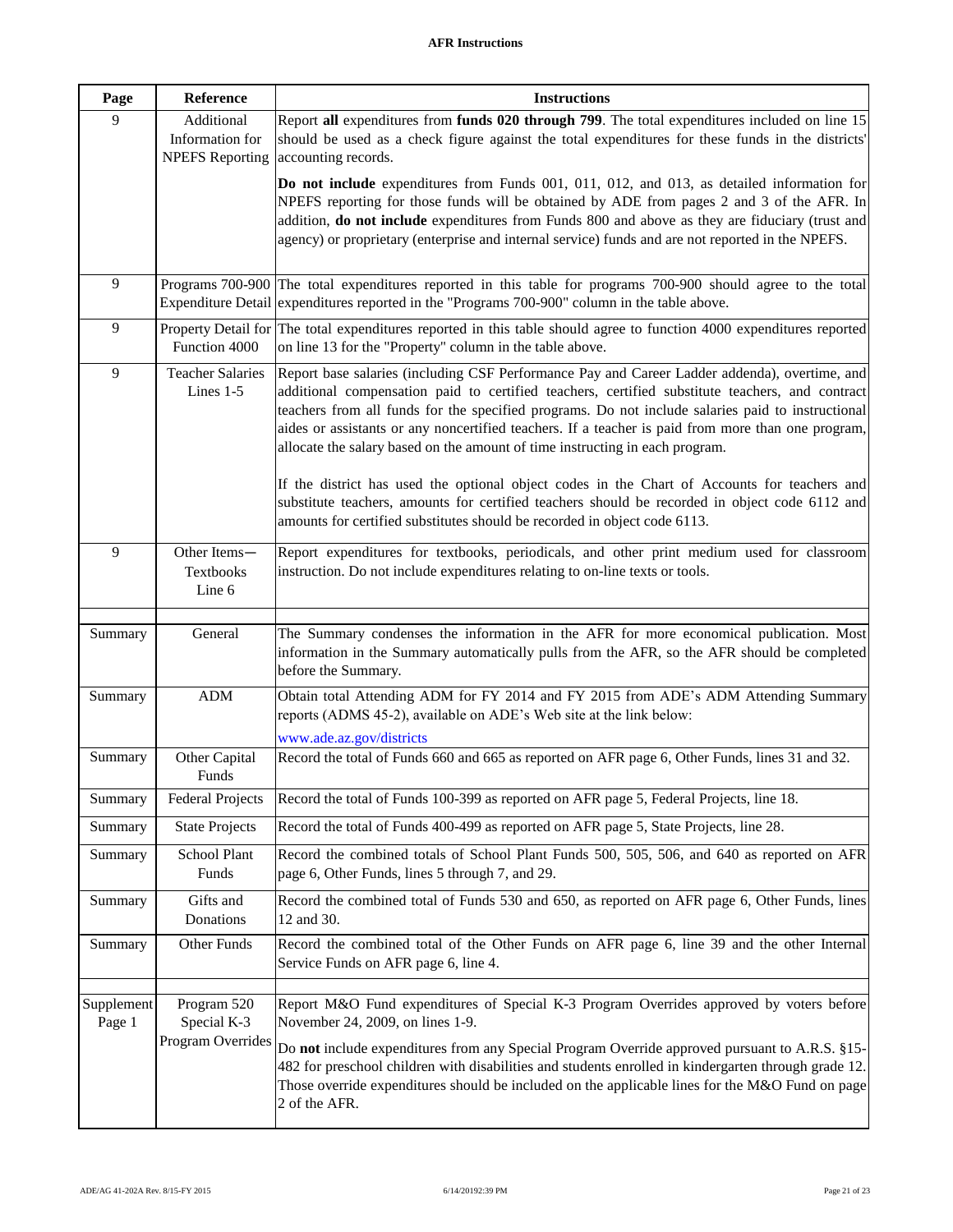| Page                 | <b>Reference</b> | <b>Instructions</b>                                                                                                                                                 |
|----------------------|------------------|---------------------------------------------------------------------------------------------------------------------------------------------------------------------|
| Supplement<br>Page 1 | Program 540      | A.R.S. §15-910.01 requires the State Board of Education (SBE) approval prior to including<br>amounts here. Currently, no districts have been authorized by the SBE. |
| Supplement<br>Page 2 | General          | Amounts included on this page must also be included on AFR page 4, lines 2-9 as appropriate.                                                                        |
| Supplement<br>Page 2 | Program 540      | A.R.S. §15-910.01 requires SBE approval prior to including amounts here. Currently, no districts<br>have been authorized by the SBE.                                |
|                      |                  |                                                                                                                                                                     |